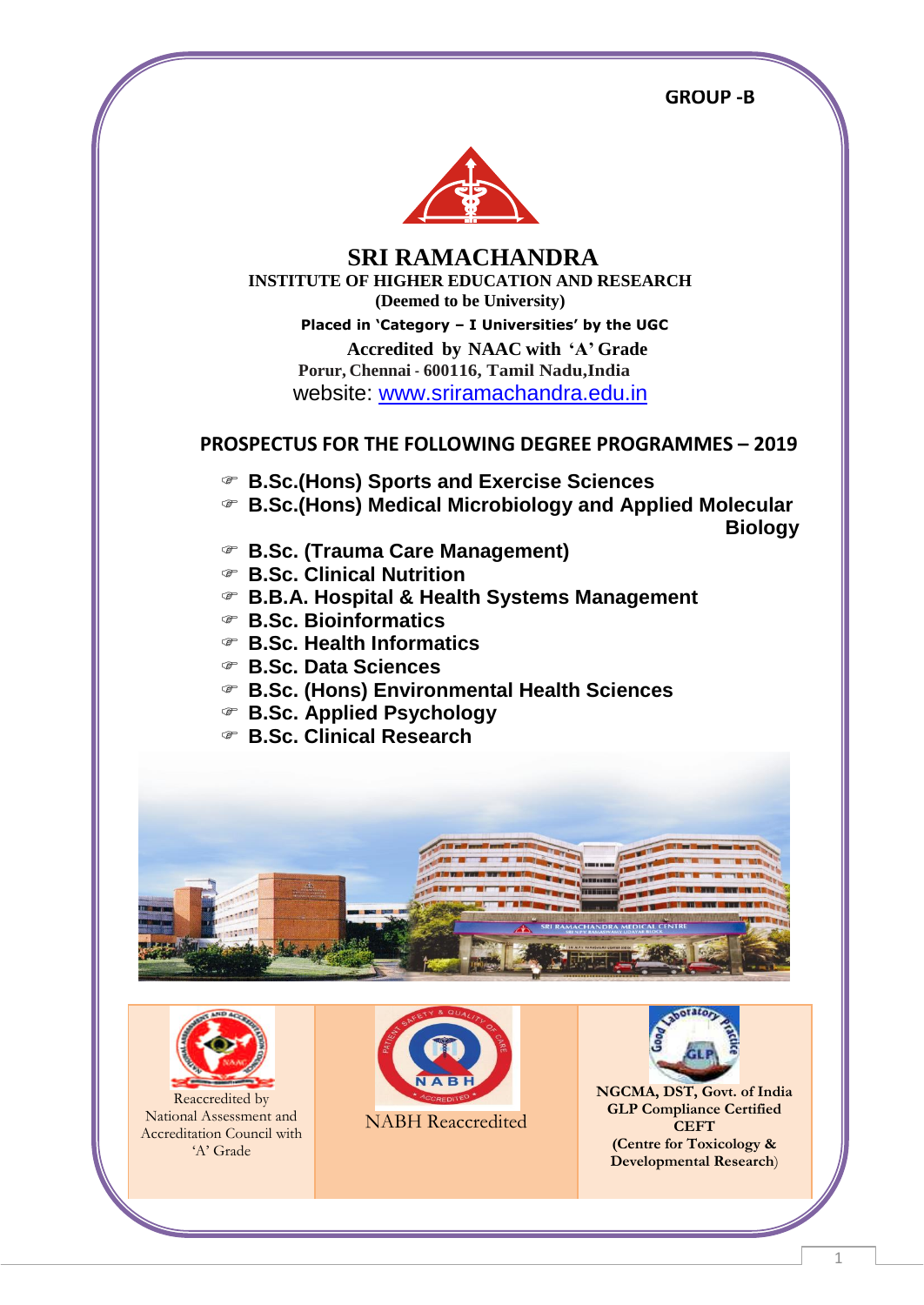

# (Late) Shri N.P.V. RAMASAMY UDAYAR **FOUNDER - CHANCELLOR**

# The Mission

Sri Ramachandra University will actively promote and preserve the higher values and ethics in education, health care and research and will pursue excellence in all these areas while consciously meeting the expectations of the people it serves without prejudice and in all fairness stay socially meaningful in its propagation of the various arts and sciences to enrich humanity at large.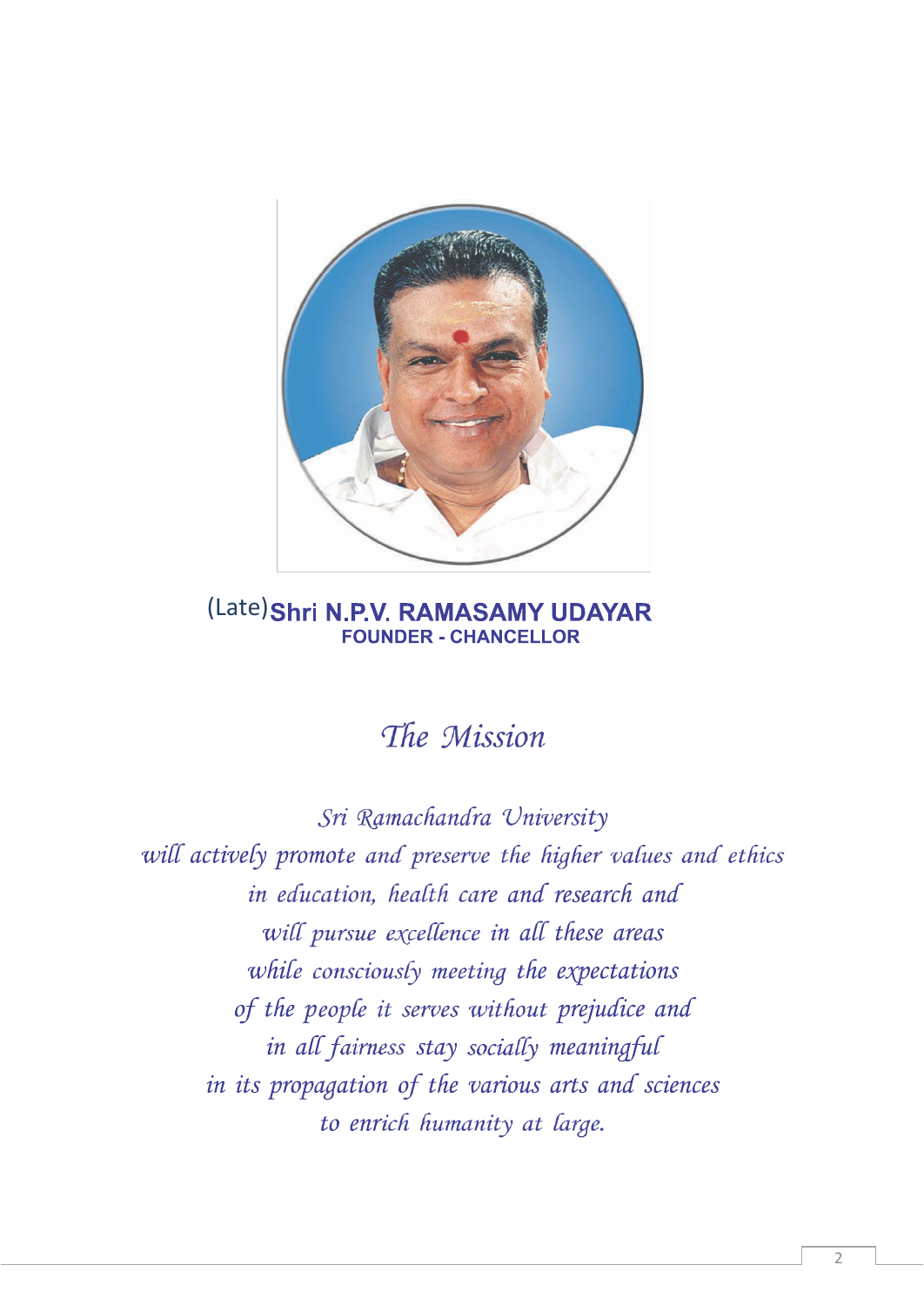### **SRI RAMACHANDRA INSTITUTE OF HIGHER EDUCATION AND RESEARCH (Deemed to be University) Accredited by NAAC with 'A' Grade Porur, Chennai – 600116**

Sri Ramachandra Medical College and Research Institute was established by Sri Ramachandra Educational and Health Trust in the year 1985 as a private non-profit, self-financing Institution dedicated to serve the society as a Centre of Excellence with emphasis on Medical Education, Research and Healthcare. In view of its academic excellence, the Government of India declared, Sri Ramachandra Medical College & Research Institute as a Deemed to be University in September, 1994 under Section 3 of the University Grants Commission Act, 1956. The Trust achieved the task of establishing this institution as a "Centre of Excellence" under the leadership of Late Shri. N.P.V. Ramasamy Udayar who was the Founder & Managing Trustee of the Trust and also the first Chancellor of the Deemed University. Shri.V.R. Venkataachalam is currently the Chancellor of the Deemed University and also the Managing Trustee of the Trust. Shri. R.V.Sengutuvan is the Pro-Chancellor.

The objective of the Institution is to have the facility raised and developed to a level comparable to any major medical establishment in advanced countries. With this goal in mind, the Trust has, in close co-operation of, and the able guidance from professional experts in administration and teaching, developed this sprawling 150 acres of green campus to the level of a prestigious University today. Further milestones were reached and on April 1, 1997 when an inter-institutional alliance between Harvard Medical International, USA and Sri Ramachandra Medical College and Research Institute was signed. This major step in the growth of the Institution has further led the Institution towards quality in the areas of Medical Education, Health Care and Research and enhanced its visibility and recognition at the International level.

Harvard Medical International, in its annual report 2007, had stated that "Sri Ramachandra is the model of a learning Institution in both its Medical school and Hospitals. They have pursued faculty development with great rigor, and in the Hospital are striving to be a quality leader in India. The Institution stands out because of its commitment to taking care of all".

Sri Ramachandra Medical College and Research Institute is among the very few Medical Institutes in India which have been sanctioned 250 seats in MBBS Degree course by the Medical Council of India from the academic year 2011-12.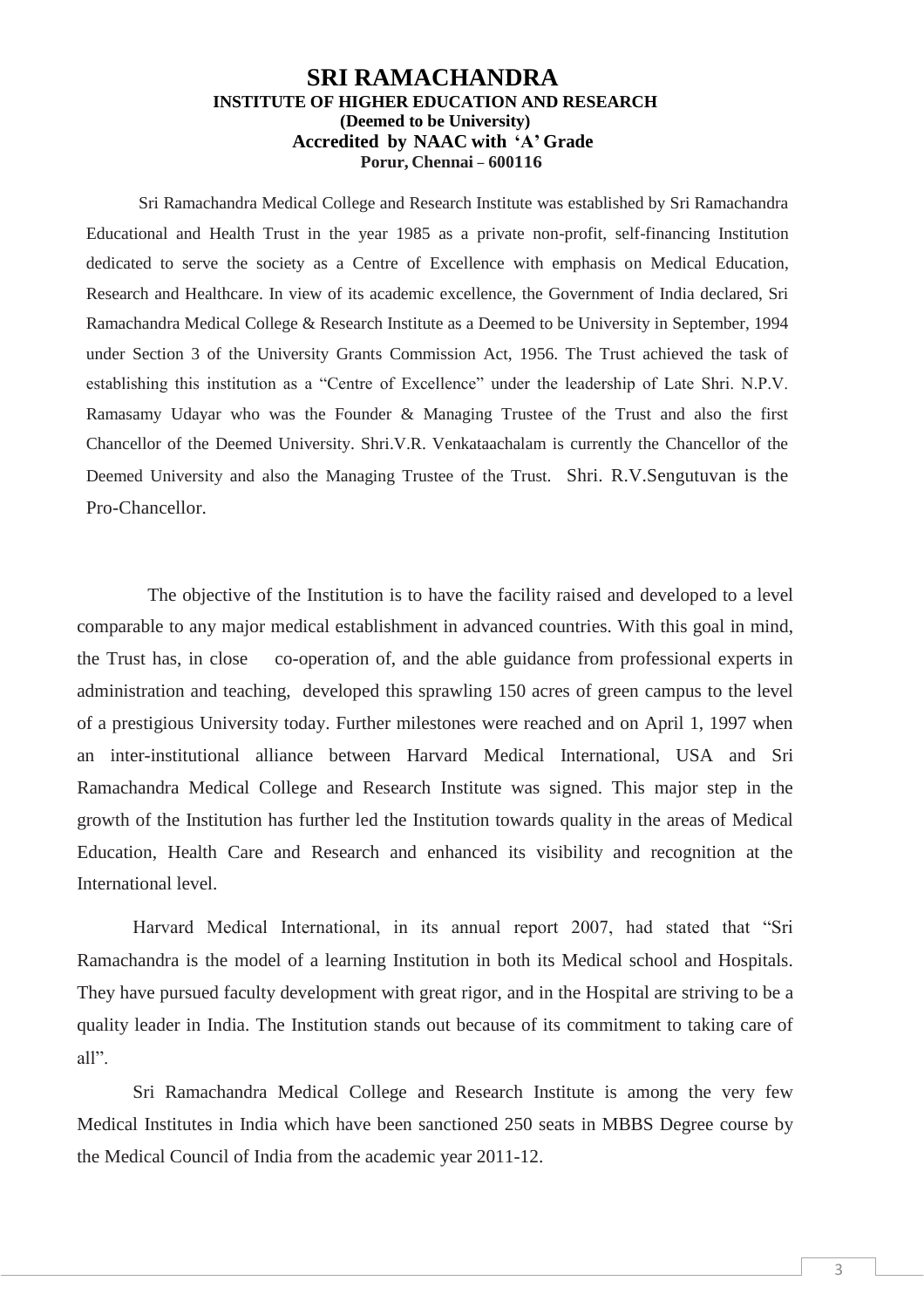### **ACCREDITATION:**

SriRamachandra Institute of Higher Education and Research (Deemed to be University) has been accredited (cycle-2) by National Assessment and Accreditation Council (NAAC) with CGPA of 3.62 on four point scale at 'A' Grade.

The Clinical Laboratory is NABL accredited and the Blood Bank is reaccredited by the American Association of Blood Banks (AABB).

The CEFT is GLP certified. The first Medical University in India to get the GLP certification from DST, Govt. of India.

UNESCO Chair in Bioethics has been established at the Deemed University.

### **CONSTITUENT UNITS:**

The following are the constituent units of Sri Ramachandra Institute of Higher Education and Research (Deemed to be University)

- 1. **Faculty of Medicine/Sri Ramachandra Medical College and Research Institute**
- 2. **Faculty of Dentistry/Sri Ramachandra Dental College and Hospital**
- 3. **Faculty of Pharmacy/Sri Ramachandra College of Pharmacy**
- 4. **Faculty of Nursing/Sri Ramachandra College of Nursing**
- 5. **Faculty of Physiotherapy/Sri Ramachandra College of Physiotherapy**
- 6. **Faculty of Allied Health Sciences/Sri Ramachandra College of Allied Health Sciences**
- 7. **Faculty of Management/Sri Ramachandra College of Management**
- 8. **Faculty of Biomedical Sciences, Technology and Research/Sri Ramachandra College of Biomedical Sciences, Technology and Research**
- 9. **Faculty of Public Health/Sri Ramachandra College of Public Health**
- 10. **Faculty of Sports & Exercise Sciences/Sri Ramachandra College of Sports & Exercise Sciences**

### 11. **Faculty of Clinical Research/Sri Ramachandra College of Clinical Research**

The Deemed to be University offers, at present, 22 Degree courses at undergraduate level in medical, dental, para-medical and allied health sciences disciplines and 46 courses in Medical, 8 courses in Dentistry and 39 para-medical Degree courses at postgraduate level through the above units. In all, nearly 6,800 students receive teaching and training within the campus.

### **LIBRARY:**

A centrally air-conditioned large Library, known as Sri Ramachandra Central Learning Centre is ideally located in an area of 40,000 sq.ft. The students and faculty gain free access to a large collection of Medical and related books and journals gathered over a period of 34 years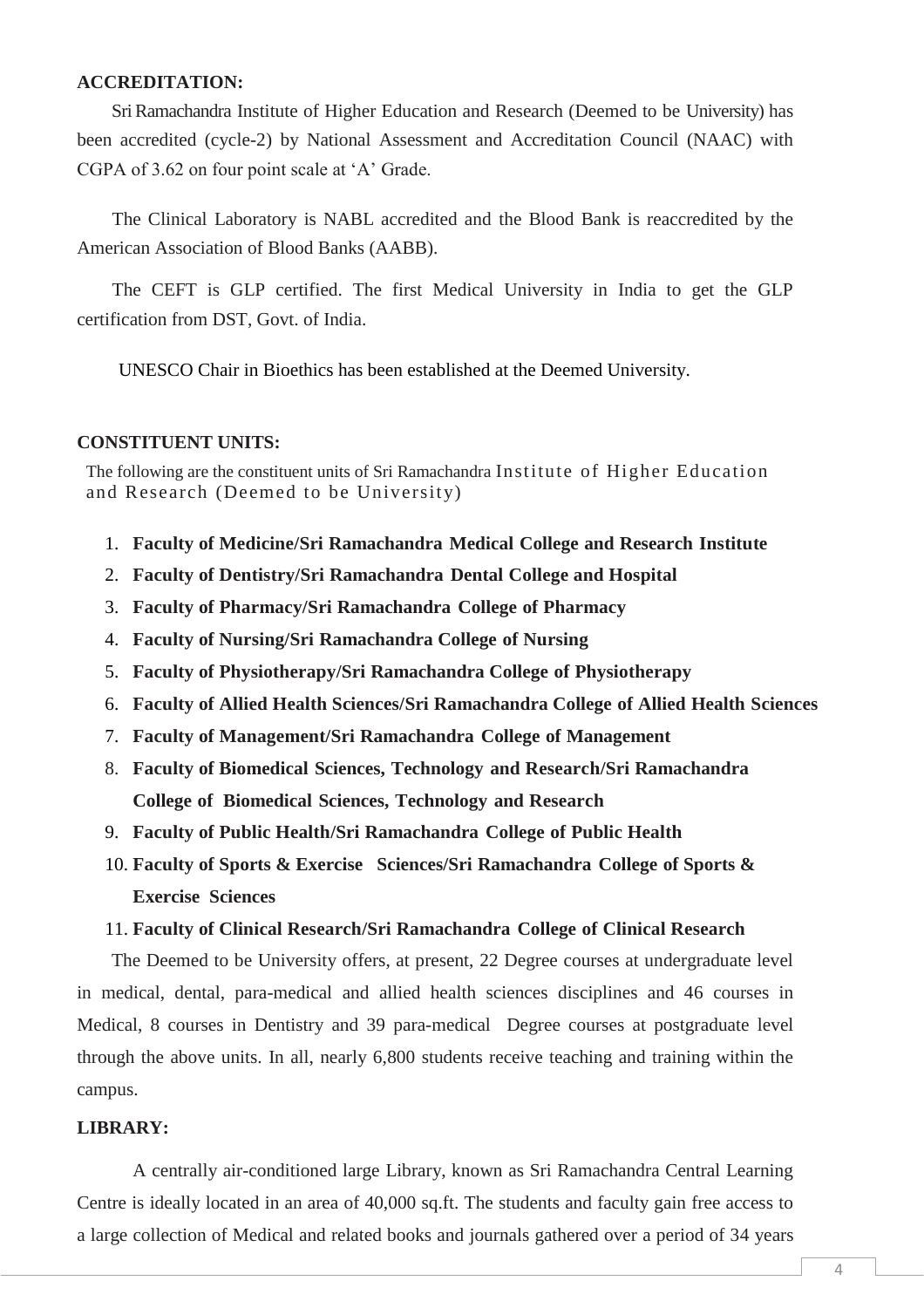which provide rich study and reference material. The Library has a good stock of audio and video-cassettes on various subjects and facilities for microfiche access. The "e-Learning Resource Centre" with 48 new updated systems and Wi-Fi facility with access to Medlars, Internet and CD-ROM facilities. It is an excellent learning centre in which a huge collection of models of anatomical interest are also exhibited for the benefit of the students and faculty. Apart from this, book bank services are also available for the students. In addition to hard copies, around 1,000 journals are also available online at the active learning centre through "ProQuest & MEDLARS", where unlimited access is available to the students.

### **HOSTELS:**

There are separate hostel facilities for both men and women students with 3,500 single rooms inside the campus to accommodate undergraduate and postgraduate students in medical and other disciplines. The campus has continuous running soft water supply and power supply.

### **SRI RAMACHANDRA HOSPITAL:**

Sri Ramachandra Hospital is a major Tertiary care and referral centre located within the Deemed to be University campus. The Hospital caters to the needs of the students for their learning and training in various specialities. Placed in a suburban locality and amidst major highways, the hospital serves a cross section of the community belonging to every economic segment of the society. On an average 5,000 patients visit the out-patient facility everyday. The diagnostic capability available at the hospital is comparable to any University Hospital in any advanced country. The sophisticated clinical laboratory, AABB accredited blood bank and a wide range of imaging facilities including C.T. Scan, MRI, Multi Detector Slice Spiral CT, Cardiac Angiography, Cerebral Angiography and Gamma Camera add to the diagnostic armamentarium of the Hospital.

The Neurology Laboratory, Pulmonology Laboratory, Non-invasive and invasive Cardiac Laboratories have all been developed to the current state-of-the-art level. The most modern operation theatres, ICU and Critical Care beds add to this unique facility. The students have unlimited opportunities to learn in this modern hospital. Similarly, specialities have grown in the last 34 years in every facet of medical advancement. The Cardio Vascular & Thoracic Surgery programs have already reached a significant level of perfection as also the other major divisions like Vascular Surgery, Neuro Surgery, Interventional Neuro Radiology, Critical Care Medicine, Reproductive Medicine and Transplantation services.

Clinical Skills Labs in several departments like Orthopaedics, General Surgery, Obstetrics and Gynaecology, ENT provide opportunities for postgraduate students to acquire the much sought after practical skills in complex surgical procedures.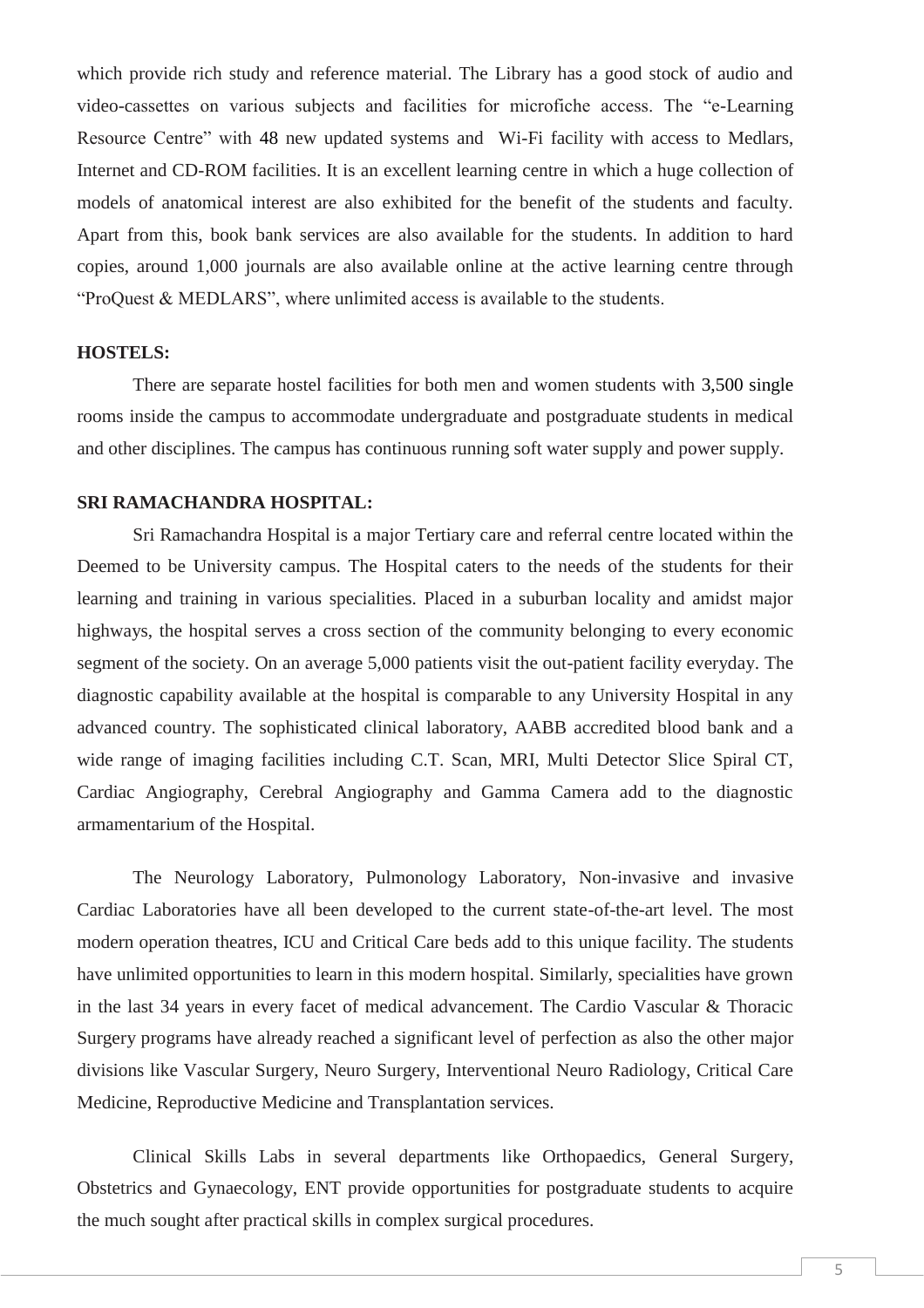### **CENTRAL RESEARCH FACILITY:**

Sri Ramachandra Medical College and Research Institute (Deemed to be University) has established the Central Research Facility (CRF) in the year 2007 as the "A to Z gateway" for research, to take care of all logistics of research planning, research projects administration, research documentation, providing centralized sophisticated equipment facility and University-Industry Liaison Centre with IPR/Patents Cell on a 'ready to use platform' to the entire University.

The 'Research Vision' of Sri Ramachandra Medical College and Research Institute (Deemed to be University) is to evolve the University as an "International Centre of Excellence in Translational Medical Education & Research and Biomedical Nanotechnology".

### **ANTI RAGGING MEASURES:**

Ragging is strictly prohibited in the Campus. Sri Ramachandra Institute of Higher Education and Research (Deemed to be University) strictly enforces anti-ragging measures and the campus is free from any form of ragging. Any violation will be dealt with according to the law in force and as per directives of the Supreme Court of India.

**The Deemed University has adopted the "Medical Council of India (Prevention and Prohibition of ragging in Medical College / Institutions) Regulations, 2009" (as amended) and "UGC Regulations on curbing the menace of Ragging in Higher Educational Institutions, 2009"(as amended) and these Regulations shall be applicable to all students. Full text is available in the University Website: www.sriramachandra.edu.in.** 

Further, the attention of the students and parents is invited to Section 4 and 5 of the Tamil Nadu Prohibition of Ragging Act, 1997 which are reproduced below:

- **Section 4:** -Whoever commits, participates in, abets or propagates 'ragging' within or without any educational institution, shall be punished with imprisonment for a term which may extend to two years and shall also be liable to a fine which may extend to Rs.10,000/-(Rupees ten thousand)
- **Section 5:** Any student convicted of an offence under section 4 shall also be dismissed from the educational institution and such student shall not be admitted in any other educational institution.

### Data on Ragging:

- i. No. of ragging incidents during the academic year 2018-2019 : NIL
- ii. Punishment awarded : NIL

\*\*\*\*\*\*\*\*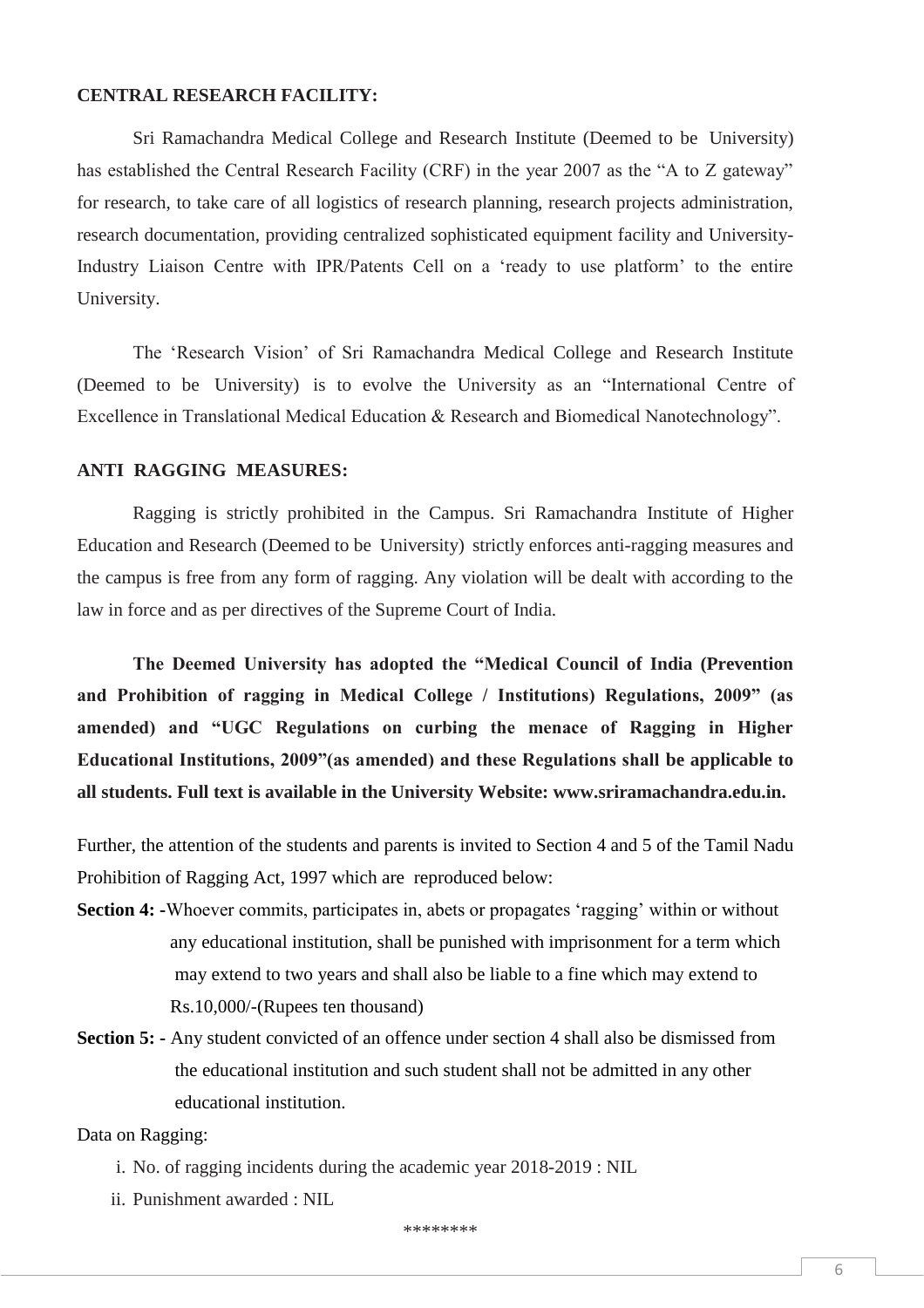### **ADMISSION TO UNDERGRADUATE PARA MEDICAL DEGREE PROGRAMMES 2019-20**

### **1. PROGRAMMES OFFERED:**

| Sl.No.         | Name of the Degree Programme                                              | Duration   | Eligibility<br>(with subjects<br>noted below) | No. of<br>Seats * | Fee per<br>Academic<br>Year |
|----------------|---------------------------------------------------------------------------|------------|-----------------------------------------------|-------------------|-----------------------------|
| $\mathbf{1}$   | B.Sc. (Hons) Sports and Exercise Sciences                                 | 4 Years ** | Pass in HSC                                   | 40                | 75,000/-                    |
| $\overline{2}$ | B.Sc. (Trauma care Management)                                            | 4 Years ** | Pass in HSC                                   | 50                | $50,000/$ -                 |
| 3              | <b>B.Sc. Clinical Nutrition</b>                                           | 3 Years    | Pass in HSC                                   | 50                | 75,000/-                    |
| $\overline{4}$ | B.B.A. Hospital & Health Systems Management                               | 3 Years    | Pass in HSC                                   | 30                | $50,000/$ -                 |
| 5              | B.Sc. (Hons) Medical Microbiology and Applied<br><b>Molecular Biology</b> | 4 Years ** | Pass in HSC                                   | 30                | $1,00,000/$ -               |
| 6              | <b>B.Sc. Bioinformatics</b>                                               | 3 Years ** | Pass in HSC                                   | 30                | 75,000/-                    |
| $\overline{7}$ | <b>B.Sc. Health Informatics</b>                                           | 3 Years ** | Pass in HSC                                   | 30                | 75,000/                     |
| 8              | <b>B.Sc. Data Sciences</b>                                                | 3 Years ** | Pass in HSC                                   | 30                | 75,000/                     |
| $\mathbf{Q}$   | B.Sc. (Hons) Environmental Health Sciences                                | 4 Years ** | Pass in HSC                                   | 30                | 75,000/                     |
| 10             | <b>B.Sc. Applied Psychology</b>                                           | 3 Years    | Pass in HSC                                   | 30                | 75,000/                     |
| 11             | <b>B.Sc. Clinical Research</b>                                            | 3 Years    | Pass in HSC                                   | 30                | 75,000/                     |

\* including NRI seats

\*\* including Internship Period

### **About the B.Sc. (Hons) Sports and Exercise Sciences Degree Programme :**

The B.Sc. in Sports and Exercise Sciences Degree course is being offered by the Deemed to be University in collaboration with the University of Cape Town, South Africa, a world renowned university for sports medicine and exercise sciences. The faculty of University of Cape Town are expected to participate in teaching and training of students enrolled in this course. This is a four-year course, covering all aspects of sports and exercise science. Sri Ramachandra Institute of Higher Education and Research (Deemed to be University ) as put up the necessary infrastructure like the state of the art gymnasium, with excellent equipment, etc. The Deemed University already has excellent playfields and other sports and recreational facilities. Besides class room teaching in theoretical aspects, the students will be enabled to have practical experience by postings in various sports and athletic clubs and other establishments. Students who graduate will have ample opportunities in getting employment in sports and science establishments, associations, clubs -- both private and public sector.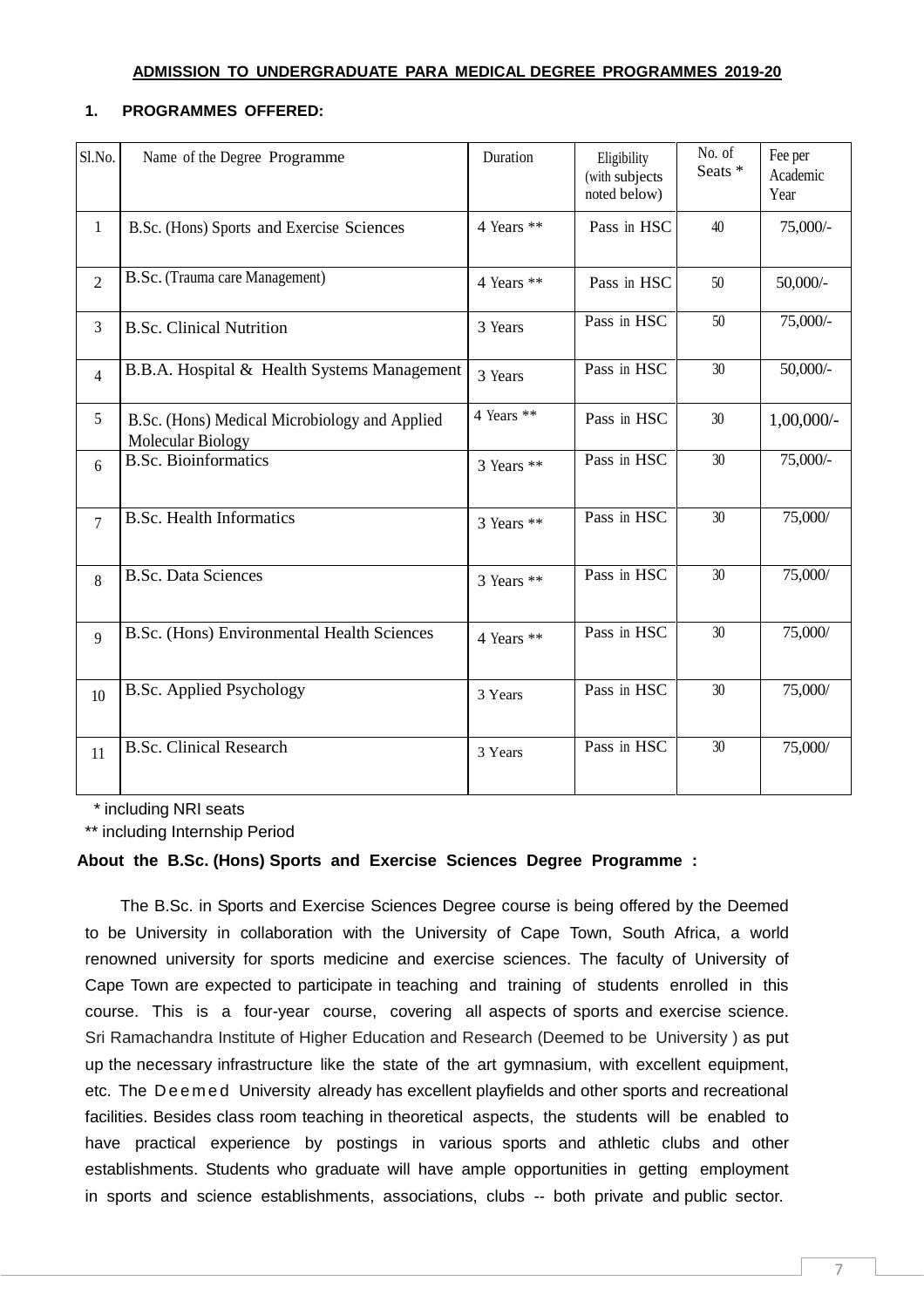### **B.Sc. Bioinformatics Program (Under Choice Based Credit System)**

### **INTRODUCTION**

Bioinformatics program focuses on developing methods and software tools for understanding large biological data. It is an interdisciplinary field of science that combines computer science, statistics, mathematics, and engineering to analyze and interpret biological information. The field of bioinformatics experienced explosive growth by the Human Genome Project and rapid advances in DNA sequencing technology. Genome-wide association studies are a useful approach to pinpoint the mutations responsible for such complex diseases. Massive sequencing efforts are used to identify previously unknown point mutations in a variety of genes in cancer. There is a strong need to train students in these core areas, who in turn can work to increase life expectancy and improve the quality of health fostering both humans and animals. The future and present scope of Bioinformatics is increasing as the need of medical science is increasing rapidly.

The Department of Bioinformatics has been offering post graduate programs in Medical Bioinformatics (M.Sc.) for more than 14 years, and has been instrumental in bringing together academicians and eminent professionals from different government/non-government organizations, in the process of quantifying various molecular parameters and their health impacts. This led us to realize the lack of a multidisciplinary training in this area at the undergraduate level. Hence, this 3-year B. Sc. Bioinformatics provides a profound theoretical and practical knowledge in genetics, cell biology, applied mathematics, biostatistics and key aspects of computer science. It will equip you with the knowledge and skills to tackle real-world life science problems from an informatics and computational perspective. This course also provides an overview of the requirements of current legislation and standards pertaining to biomedical sciences. This program lays strong foundation to the students for preparing themselves as leader's biomedical sciences.

#### **SCOPE**

The students after completing the under graduation can join higher studies in biomedical sciences, molecular biology, biotechnology, bioinformatics, human genetics and other life science programs. The student who completes this program will be highly skilled analyst in biological data, informatics and computation programming. Because of the overlap with many disciplines, these students will be able to take an analyst job, in many disciplines.

#### **PROGRAM HIGHLIGHTS**

- B.Sc. Bioinformatics is a semester based CBCS curriculum program offering 130 credits.
- **Duration:** 3 years including 6 months internship.

### **PROGRAM SUMMARY**

#### **B.Sc. Bioinformatics**

- 1. The 3-year B.Sc. Bioinformatics program includes class room and laboratory teaching for the 2½ years and an internship for the last 6 months, with a total of **130 credits**
- 2. This program is for 6 semesters *i.e*., 2 Semesters / year.
- 3. Total of 35 courses which comprises of core theory, practical, electives and skill enhancement courses earning a total of 110 credits in 2½ years. In the final semester, 15/20 credits during internship can be earned to give a total of **130 credits** for this degree program.
- 4. Each semester has 100 working days.
- 5. The grade system indicates a 10 point scale of evaluation of the performance of students in terms of grades and grade point.
- 6. Grade point average (GPA) and Cumulative grade point average (CGPA) will be declared as per the CBCS.
- 7. The Degree of B.Sc. Bioinformatics will be awarded after successful completion of the prescribed course.

……………………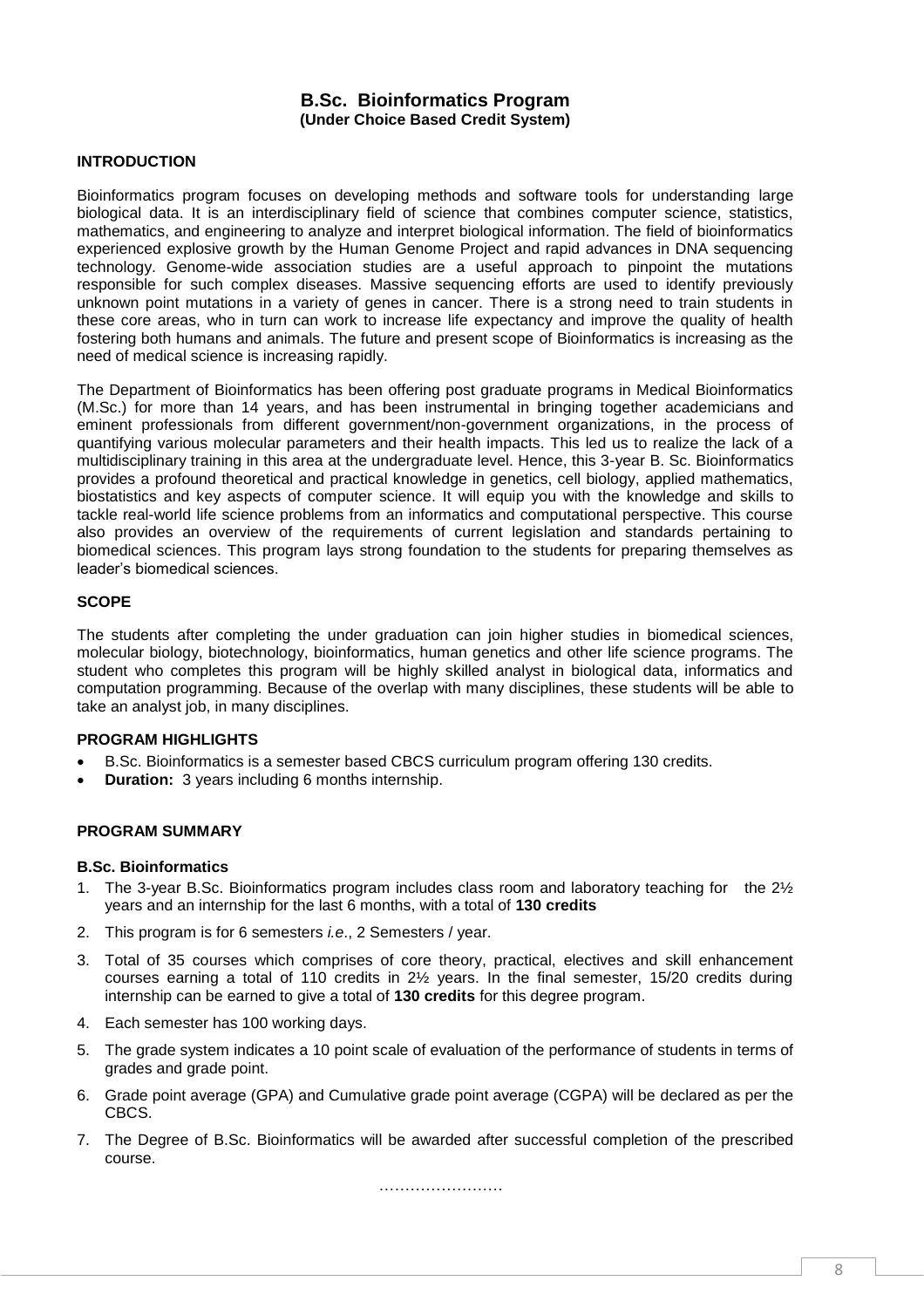### **B.Sc. Health Informatics Program (Under Choice Based Credit System)**

#### **Introduction:**

Health Informatics is a term describing the acquiring, storing, retrieving and using of healthcare information to foster better collaboration among a patient's various healthcare providers. Health Informatics plays a critical role in the push toward healthcare reform.

#### **About this Course :**

**B.Sc.Health Informatics** is a 3 years Non-medical Program consist of 5 regular semesters & 6 months internship during the final year. This program is offered under Choice based Credit system with a total number of **130** credits.

**INTERNSHIP**: On successful completion of all the 5 semesters, the students will have to complete Internship Training in Hospital/Department/appropriate Organization/Company, for a period of not less than 6 months as a part of the course. Hospitals/appropriate center will be allotted by the Director/HoD at the end of 5<sup>th</sup> semester. Degree will be awarded only after the completion of Internship. The Dept. will collect the required Internship Completion Certificate from the concerned Hospital/Department/Company and it will be passed on to the University

### **Course Description**

This **B.Sc.Health Informatics**, course has been designed to explore the healthcare information technology planning and management issues associated with decision making in healthcare organizations. IT provides a framework to understand the types of information systems prevalent in healthcare organizations, evaluate specific strategies related to healthcare IT investments, and understand the ramifications of health data standards and privacy concerns on information management policy.

In this course, students will be encouraged to learn, how the core competencies of healthcare informatics can be developed and applied using real-world case studies. In addition, students will be exposed to specific concepts related to electronic medical records (EMR), health data and standards, sourcing, and IT investments in healthcare.

Upon completion of the course, student should be able to explain the key information requirements for effective health information management and decision support, plan and develop the governance and oversight requirements of healthcare IT projects, understand the specification and selection process of healthcare Information projects, and apply these competencies to real-world problems.

#### **Major topics to be covered in Academic Delivery include**:

Healthcare information/data management Clinical information systems / electronic medical records Healthcare information technology architecture IT Governance & Security in healthcare organizations Health IT software selection & Developments. Meaningful Use.

### **Job Opportunities** :

Demand for health informatics jobs is predicted to increase over the next decade. Medical facilities from Hospitals, Nursing homes and IT Companies are in need of qualified professionals to help successfully complete the mandated goals to implement the "meaningful use" of Health Data generated from electronic health and medical records regularly. After completing the course students may join jobs such as Health Informatics Specialist , Healthcare Data Analyst. EMR Data Analyst, Healthcare IT professional etc. Moreover, completing an Internship in the final year will also provide additional opportunity of choosing the job profile by the students.

Apart from the above, students are also eligible to proceed to PG programs such as Bioinformatics, Biomedical Informatics, Clinical Informatics, Applied Informatics and other interdisciplinary domains.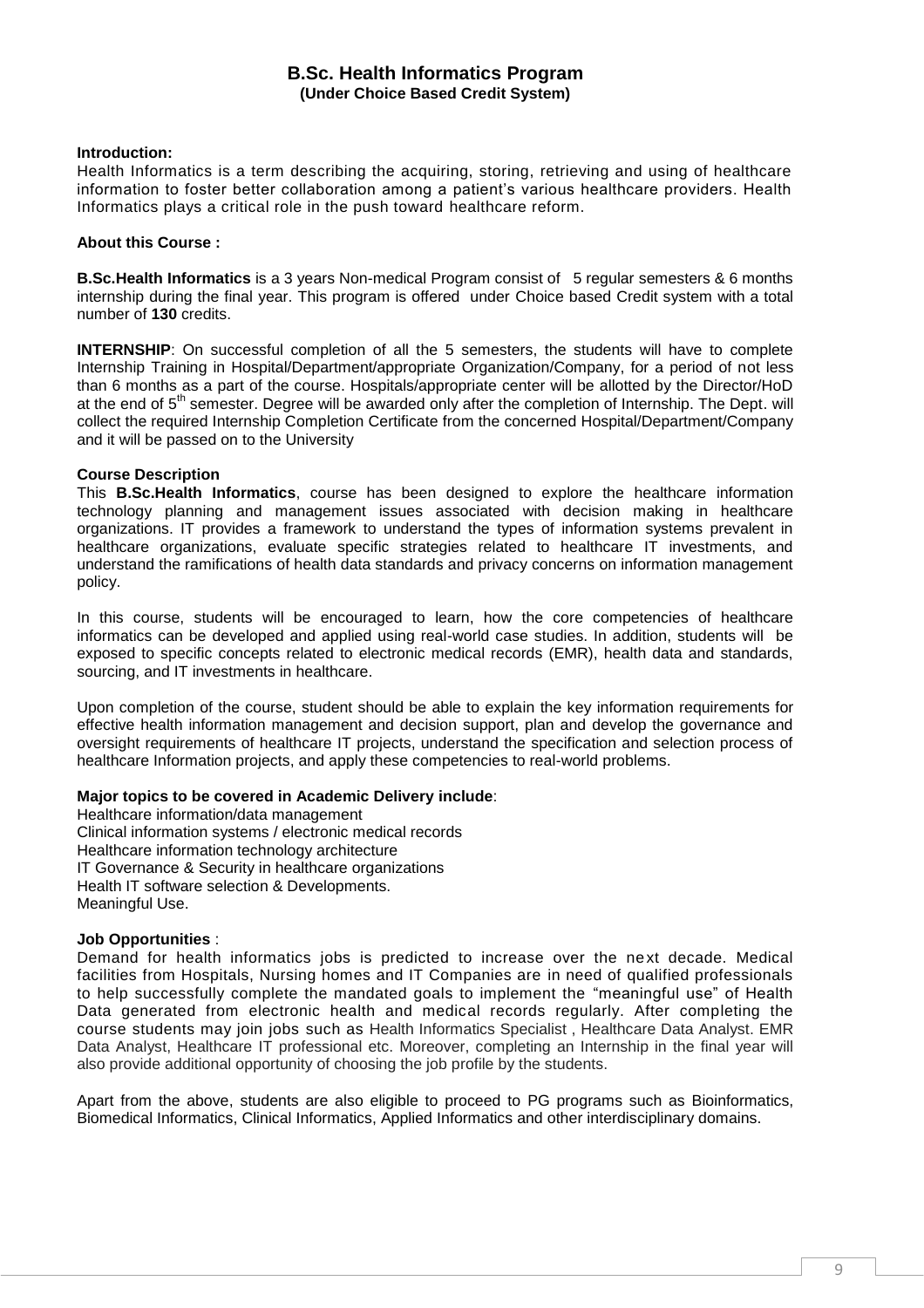

Making Wearables Work: User Comfort is the Next **Step for IoT Connected Devices** 

#### **PROGRAM SUMMARY**

#### **B.Sc. Health Informatics**

- 1. The 3-year B.Sc. Health Informatics program includes class room and laboratory teaching for the first 2½ years and an internship for the last 6 months, with a total of 130 credits.
- 2. This program is for 6 semesters i.e., 2 Semesters / year. At the end of  $5^{\text{th}}$  semester the student will have to undergo an internship program, rotated to various Organizations/ Departments/Labs.
- 3. Total of 35 courses which comprises of core theory, practical, electives and skill enhancement courses earning a total of 130 credits in three years.
- 4. At the end of the  $2^{nd}$  year students will be rotated to various departments to get trained in various sub-domains of Health Institutes.
- 5. Each semester has 100 working days.
- 6. The grade system indicates a 10 point scale of evaluation of the performance of students in terms of grades and grade point.
- 7. Grade point average (GPA) and Cumulative grade point average (CGPA) will be declared as per the CBCS.
- 8. The Degree of B.Sc. Health Informatics will be awarded after successful completion of 6 months Internship at the end of 3 years.

……………………………………………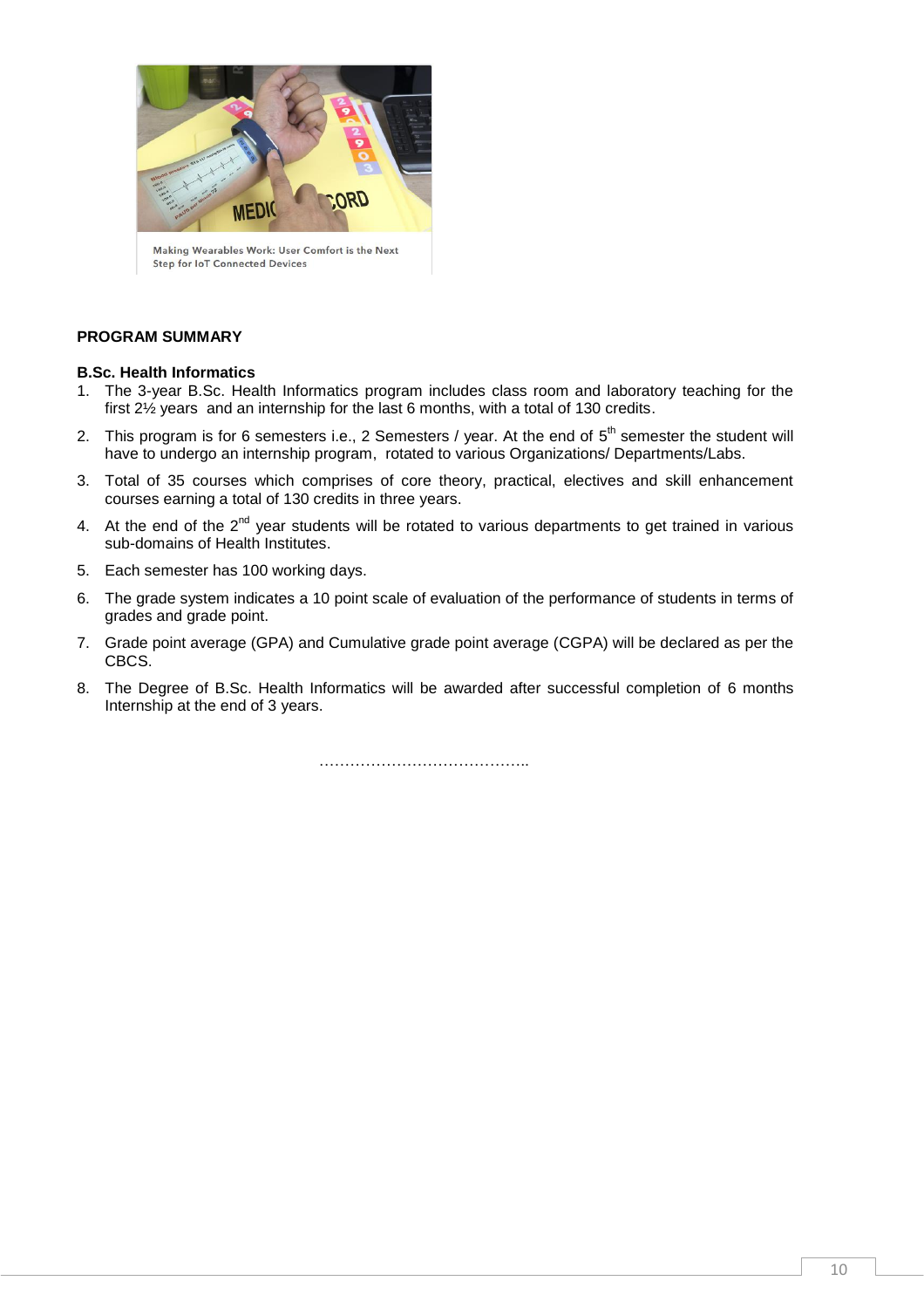### **B.Sc. Data Sciences Program (Under Choice Based Credit System)**

#### **Introduction:**

Data science, also known as data-driven science, is an interdisciplinary field about scientific methods, processes, and systems to extract knowledge or insights from data in various forms, either structured or unstructured data from various sources by high end algorithms and the tools.

### **About this Course :**

**B.Sc. Data Sciences** is a 3 years Non-medical Program consist of 5 regular semesters & 6 months internship during the final year. This program is offered under Choice based Credit system (CBCS) with a total number of **130** credits.

**INTERNSHIP**: On successful completion of all the 5 semesters, the students will have to complete Internship Training in Department /Organization / Hospital/Company, for a period of 6 months as a part of the course. Hospitals/appropriate center will be allotted by the Director/HoD at the end of 5<sup>th</sup> semester. Degree will be awarded only after the completion of Internship. The Department will collect the required Internship Completion Certificate from the concerned Hospital/Department/Company and it will be passed on to the University

#### **Course Description**

This **B.Sc. Data Sciences**, specialization training course that provides you detailed learning in data science, data analytics, project life cycle, data acquisition, analysis, statistical methods and machine learning. Apart from that, this course will give you an in-depth understanding of Business Analytics and Big Data using tools like SAS, Hadoop, Python etc,. In addition, this course will helps you understand certain skills such as high end data mining tactics, Data exploration, visualization, and hypothesis testing. In a nutshell, its extremely hands-On and Incredibly Practical innovative program.

This course will give you a full overview of the Data Science journey. Upon completing this course, you will know, how to clean and prepare your data for analysis, then how to perform basic visualization & model your data apart from , how to curve-fit your data and finally, how to present your outcome.

#### **Job Opportunities** :

Demand for Data Analytics jobs is predicted to increase over the next decade. After completing the course, students may join in job descriptions such as Data Scientist, Big Data Experts , Data Base expert, Data Analyst. Business Intelligence Analyst, Program Analyst etc... Moreover, Completing an Internship in the final year, will also boost their competency and can add additional choices in choosing the job Profile by the students.

Apart from the above, students are also eligible to proceed to PG programs such as Data Sciences, Bioinformatics, Medical Bioinformatics , Clinical Informatics, Applied Informatics and Other interdisciplinary domains.

### **PROGRAM SUMMARY**

#### **B.Sc. Data Sciences**

- 1. The 3-year **BSc-Data Sciences** program includes class room and laboratory teaching for the first 2½ years and an internship for the last 6 months , with a total of 130 credits
- 2. This program is for 6 semesters i.e., 2 Semesters / year. At the end of 5th semester the student will have to undergo an internship program , rotated to various Organizations/ Departments / Labs.
- 3. Total of 35 courses which comprises of core theory, practical, electives and skill enhancement courses and internship in the final semester will earning a total of 130 credits in three years..
- 4. At the end of the  $2<sup>nd</sup>$  year students will be rotated to various departments/Organisation to get trained in different sub domains of Data Sciences.
- 5. Each semester has 100 working days.
- 6. The grade system indicates a 10-point scale of evaluation of the performance of students in terms of grades and grade point.
- 7. Grade point average (GPA) and Cumulative grade point average (CGPA) will be declared as per the CBCS.
- 8. The Degree of B.Sc. Data Sciences will be awarded after successful completion of Internship at the end of 3 years.

…………………………….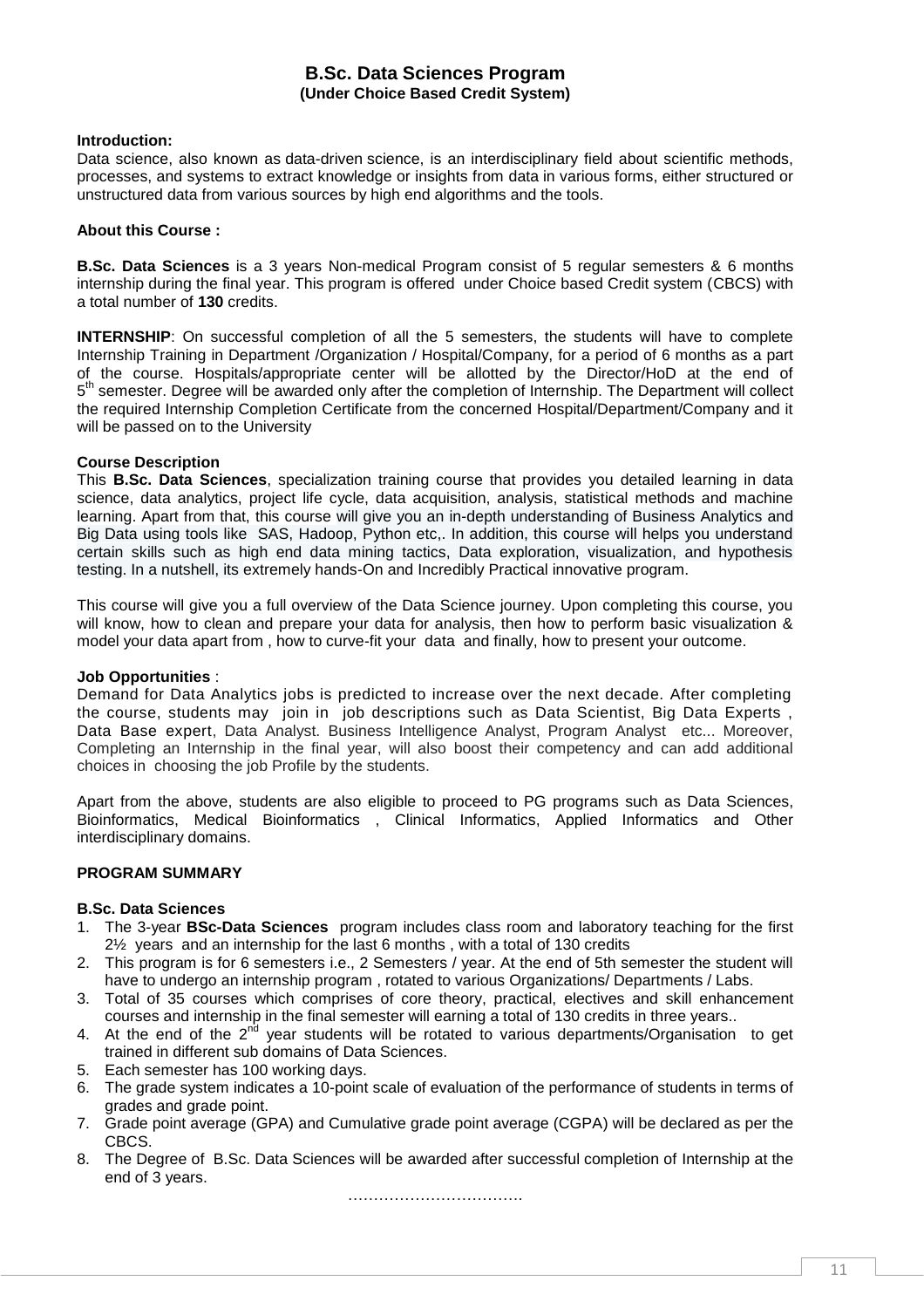### **B.Sc. (Hons.) Environmental Health Sciences**

### **[Under Choice Based Credit System]**

#### **INTRODUCTION**

Environmental health sciences program focuses on human health that is linked to the interaction between living and environmental conditions. There must be a balance between the human development and the preservation of nature. The exponential growth in human development ultimately ends up with exploitations of natural resources after meeting the human demands. Subsequently, this leads to severe degradation of the environment, endanger of life of plants and animals, changes in landscape and climate, depletion of essential resources such as water and food. Environmental health sciences are linked with biological, non biological, physical, social and technological features integrating multiple disciplines. According to the international organization, Environmental health discipline is often considered to be focusing on disease prevention. With no further knowledge on science interface with other disciplines, there cannot be a complete understanding of the subject. There is a strong need to train students in these core areas, who in turn can work to preserve nature and improve the quality of environment fostering both the people and environment for sustainable growth.

The department of EHE has been offering post graduate programs in public health (MPH) and industrial hygiene & safety (M.Sc.) for more than 8 years, and has been instrumental in bringing together academicians and eminent professionals from different government/non-government organizations, in the process of quantifying various environmental parameters and their health impacts. This led us to realize the lack of a multidisciplinary training in this area at the undergraduate level. Hence, this 4-year B.Sc. (Hons) Environmental Health Sciences (BEHS) provides a profound theoretical and practical knowledge in air quality, water quality, food quality, ecology, environmental health and chemistry, basic physics, microbiology, biochemistry, public health, atmospheric chemistry, interaction of human physiology and body systems with environmental exposures, toxicology and diseases, social and human behavior and environmental management systems. This course also provides an overview of the requirements of current legislation and standards pertaining to environmental health. Foundation teaching will be covered in the first three years and beginning of year four, the students will start their laboratory/field rotations. The students will be rotated to laboratories, governmental and nongovernmental organization for gaining practical training on water quality, air quality and food quality testing procedures, essentials of maintaining the toxicity testing laboratories, environmental conservation and disease surveillance. During the field or laboratory rotation, the students will be offered hands-on experience on using modern equipment and techniques to analyze physical and biological parameters. This program lays strong foundation to the students for preparing themselves as leader s environmental health sciences.

#### **SCOPE**

After completing the under graduation, the students can join other Universities both in India and abroad for higher studies in environmental sciences, public health, molecular biology, biotechnology, bioinformatics, human genetics and other life science programs. The student who completes this program will be skilled technologist in water, air food quality testing, disease surveillance and environmental management and conservation and will be able to take a technologist job.

Undergraduate students of the BEHS are trained in the fundamentals of environment and its impact on health. Hence, such students possess the training and expertise to become highly skilled technologist in water, air, food quality testing, disease surveillance and environmental conservation. The need for such expertise and training has been increasing in industries and laboratories, either in government or private sectors, which are involved in testing environmental parameters, disease surveillance and environmental conservation. These interdisciplinary environmental biologists can also progress vertically.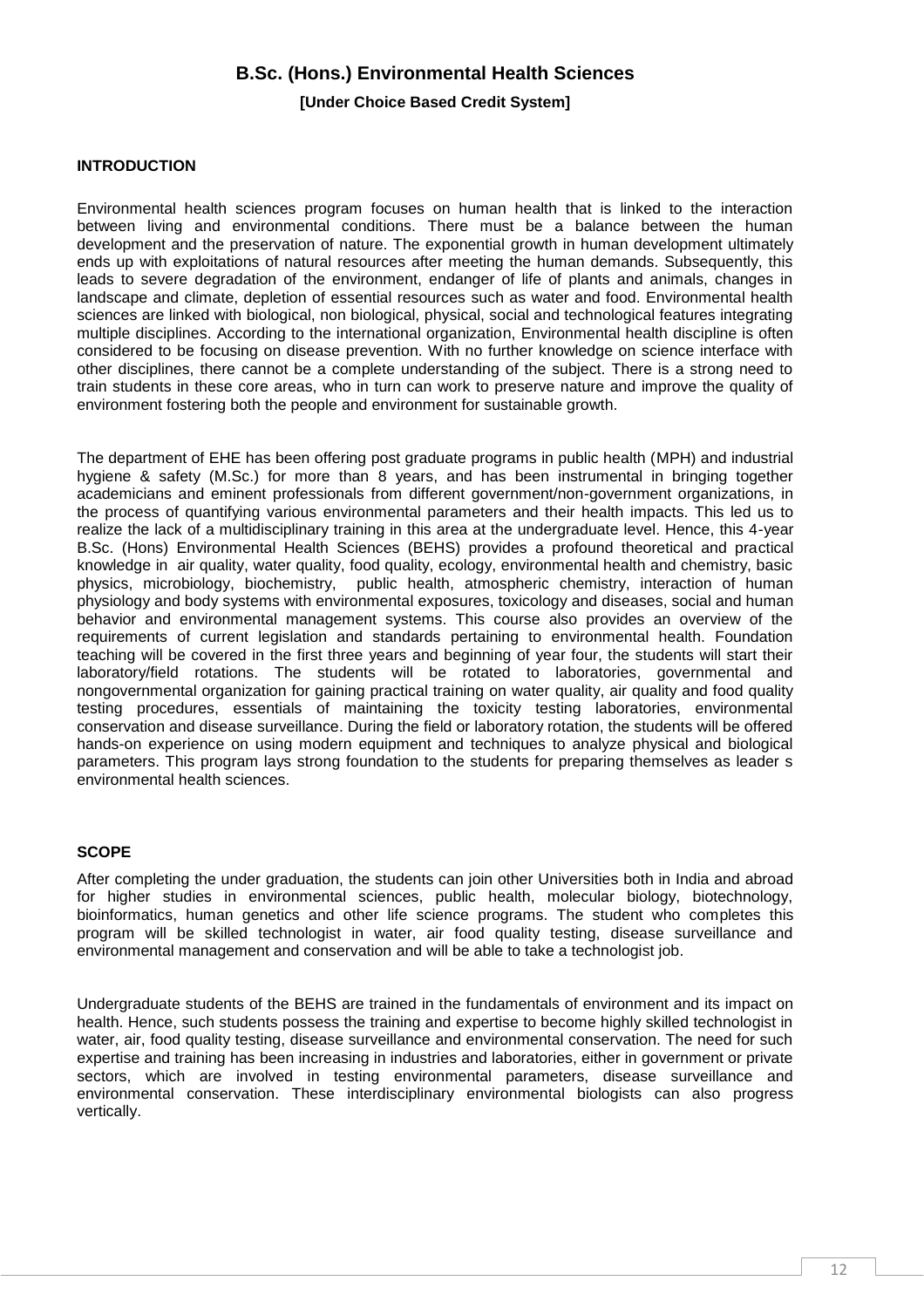### **HIGHLIGHTS**

B.Sc. (Hons) Environmental Health Sciences is a semester based CBCS curriculum program offering 170 credits.

**Duration:** 4 years including one year internship.

### **PROGRAM SUMMARY**

### **B.Sc. (Hons) Environmental Health Sciences**

- 1. The 4-year BEHS program includes class room and laboratory teaching for the first 3 years and an internship and a mini project for the last 1 year, with a total of **170 credits**
- 2. This program is for 8 semesters *i.e.*, 2 Semesters / year. At the end of 6<sup>th</sup> semester the student will be rotated to various laboratories.
- 3. Total of 48 courses which comprises of core theory, practical, electives and skill enhancement courses earning a total of 140 credits in three years. In the fourth, final year, 30 credits during internship and mini project can be earned to give a total of **170 credits** for this degree program.
- 4. At the end of the  $3<sup>rd</sup>$  year students will be rotated to various departments to get trained in environmental monitoring and analysis.
- 5. Each semester has 100 working days.
- 6. The grade system indicates a 10-point scale of evaluation of the performance of students in terms of grades and grade point.
- 7. Grade point average (GPA) and Cumulative grade point average (CGPA) will be declared as per the CBCS.
- 8. The Degree B.Sc. (Hons) Environmental Health Sciences will be awarded after successful completion of laboratory rotation at the end of 4 years.

…………………………………………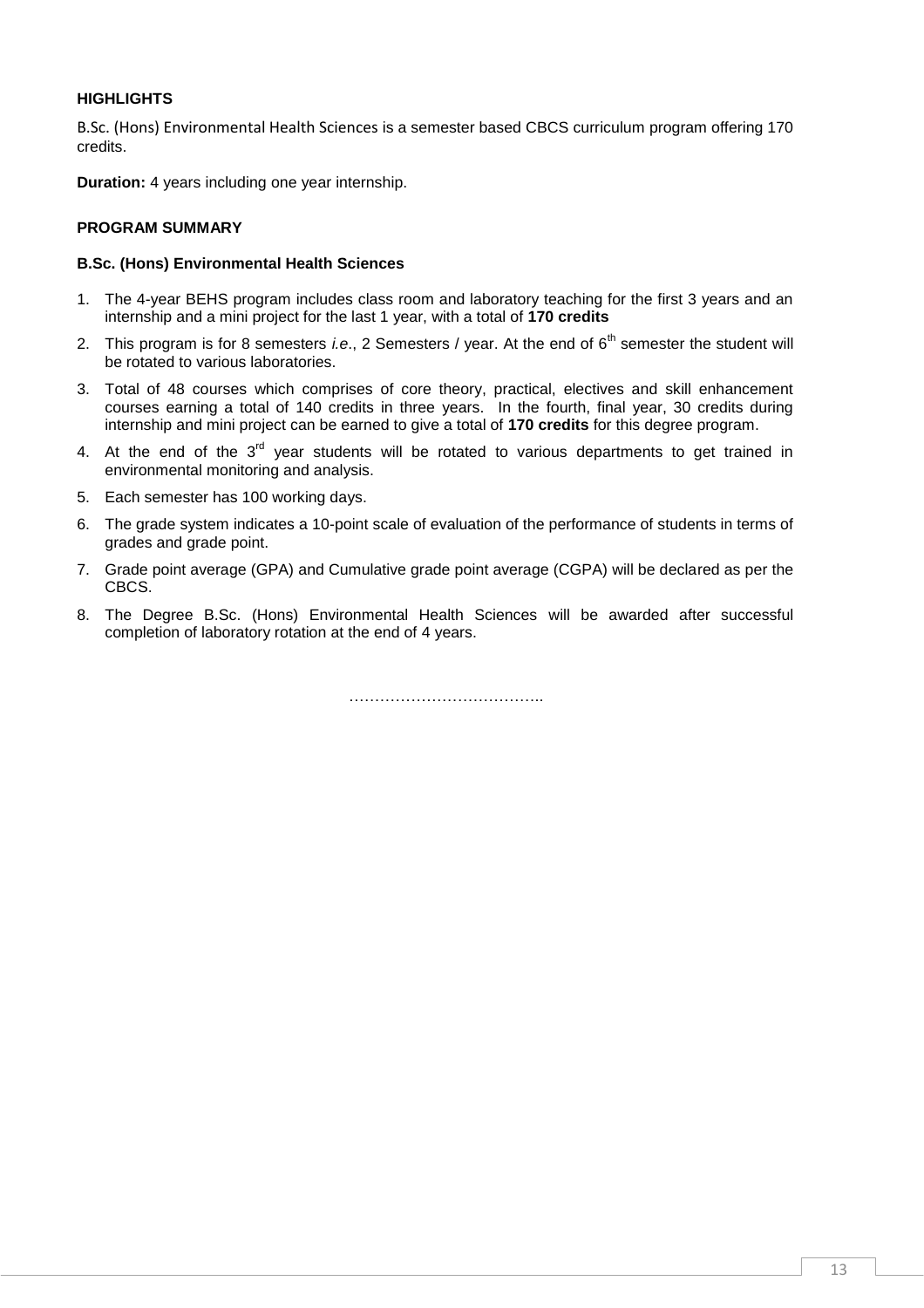### **FACULTY OF CLINICAL RESEARCH**

### **B. Sc. CLINICAL RESEARCH (Under Choice Based Credit System)**

### **INTRODUCTION**

- Clinical research is a branch of medical science that determines the safety and effectiveness of medications, devices, diagnostic products and treatment regimens for humans.
- India is making a remarkable development in the field of Clinical Research and there Is a massive demand for the clinical research professionals in this fast growing field.
- Education and training in Clinical Research and manpower development is in demand for the Pharma / Biotech industries, Clinical Research Organisations, Medical Colleges and Universities.

### **SUMMARY OF THE PROGRAM**

- B.Sc. Clinical Research program is a three years program under the Choice Based Credit System with six semesters.
- Each year is of two semesters with 25-28 credits in semesters I to V, 15 credits in Semester VI, to 150 credits in 3 years.
- The program comprises a total of 53 courses including 35 theory courses, 15 practical courses, two training courses and 1 internship course in a clinical trial setting.
- Elective course(s) option available for selected students as per their aptitude.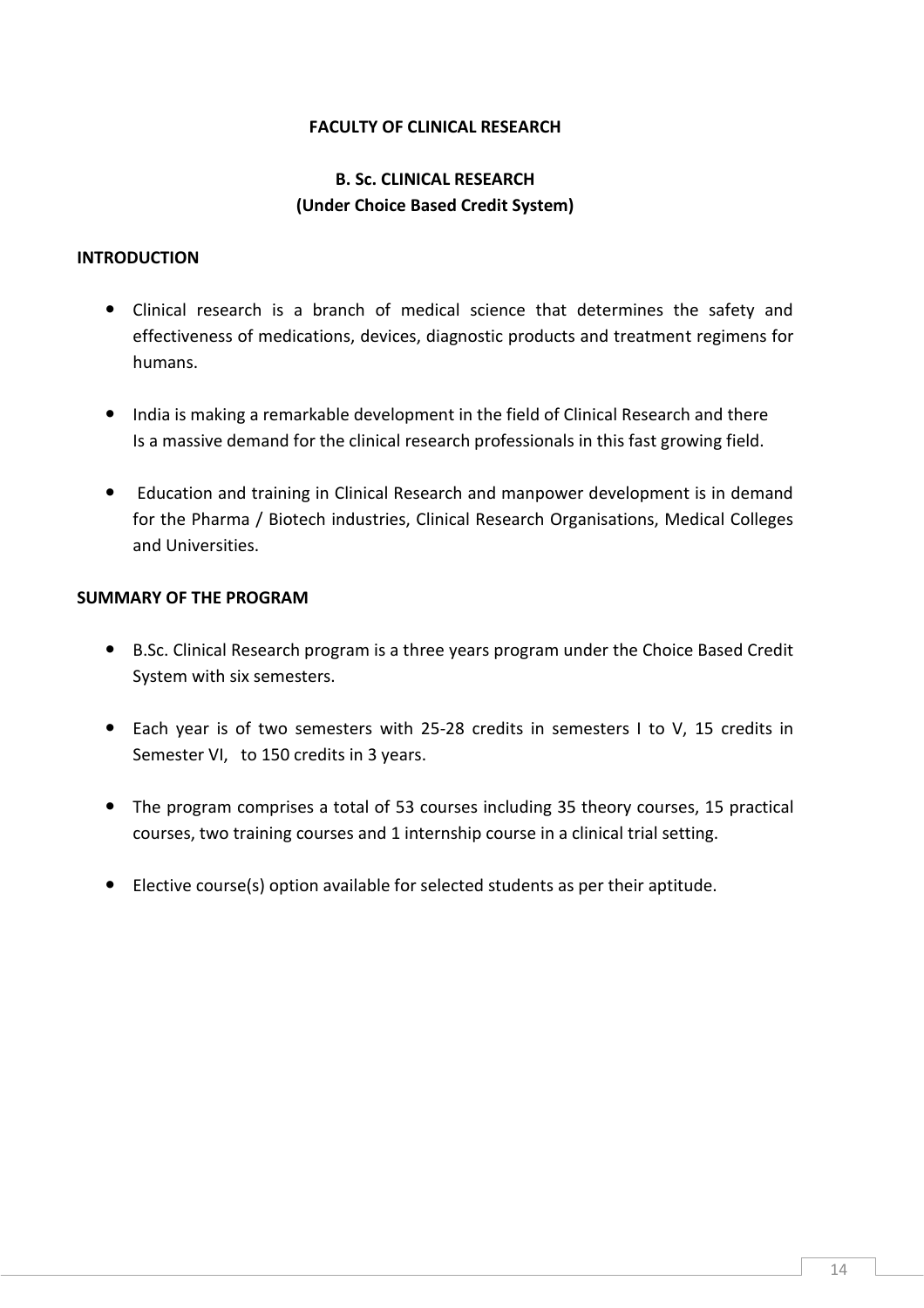## **B.Sc (Applied Psychology)**

### **Preamble**

Psychology as an academic discipline that has bright prospect in the contemporary world and is emerging as a discipline of excellence. The need for Psychological help in various walks of life especially from the qualified fraternity is increasing as never before. Applied Psychology is particularly concerned with psychology relevance to a range of everyday issues such as health, education, technology, and neuropsychological rehabilitation. The course structure is reflective of the same with courses and projects throughout the duration which require mastery of the subject. The syllabi for B.Sc. Applied Psychology based on Choice Based Credit System (CBCS) have been designed in such a manner to encourage students with aptitude, interest and skills to join for graduate programs in Psychology and to build up a work force of competent psychologist within the public reach. This course aims to develop a holistic and multidimensional understanding of the topics. It attempts to approach new areas of learning, develop competencies in the students thereby opening various avenues for self-discovery, academic understanding and employment. To this end, practicum is incorporated as an important component in many of the papers. Use of ICT and mass media and web based sources is highly recommended to make the teaching learning process interactive and interesting. Along with routine examinations, classroom participations, class assignments, project work, and presentations would also be a part of the overall assessment of the students.

They have a wide range of job opportunities like Welfare organizations, the advertising industry, colleges, defence forces, hospitals, community and mental health centres, prisons and correctional programs and institutions, counselling, child care, rehabilitation centres, youth guidance etc.

---------------------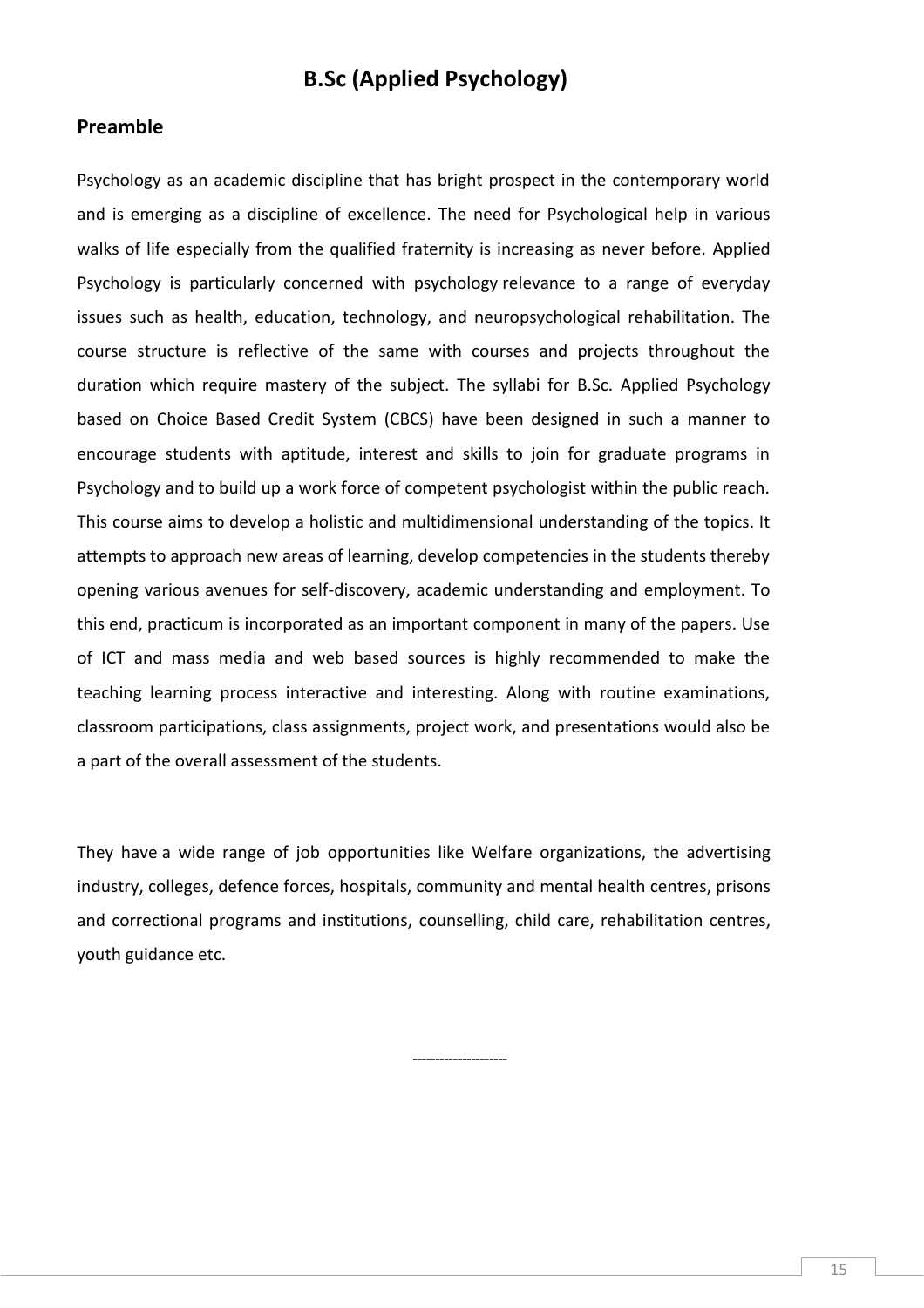### **2. ELIGIBILITY:**

- (a) Should have studied in a recognized School and passed H.S.C. Examination (**Academic Stream of 10+2 curriculum)** of any State Board/CBSE/ISC (or) any other examination recognized as equivalent thereto, with the group of subjects specified below and obtained the minimum eligible marks prescribed by this University.
- (b) Candidates who are appearing for HSC (+2) or equivalent examination in March / April 2019 are also eligible to appear for the Interview subject to condition noted under Important note (ii) below

| <b>Programmes</b>                                                           | Group of subjects specified                                                                                                                                                                             |  |  |  |
|-----------------------------------------------------------------------------|---------------------------------------------------------------------------------------------------------------------------------------------------------------------------------------------------------|--|--|--|
| B.Sc. (Hons) Sports and Exercise Sciences<br>B.Sc. (Trauma Care Management) | Passed the HSC with the subjects of<br>English, Physics, Chemistry and Biology or (Botany &<br>Zoology)/ Mathematics                                                                                    |  |  |  |
| <b>B.Sc. Clinical Nutrition</b>                                             | Passed the HSC with Nutrition and Dietetics/ Home<br>science/Basic science subjects with English, Physics<br>Chemistry, Botany & Zoology/<br>Biology and /or<br>Mathematics/ Computer Science.          |  |  |  |
| <b>B.B.A.</b> Hospital and Health<br><b>Systems Management</b>              | Pass in HSC or Equivalent                                                                                                                                                                               |  |  |  |
| B.Sc. (Hons) Medical Microbiology and<br><b>Applied Molecular Biology</b>   | English, Physics, Chemistry, Mathematics and Biology<br>(or) English, Physics, Chemistry, Biology or Botany &<br>Zoology (or) English, Physics, Chemistry, Microbiology/<br>Biochemistry/Biotechnology. |  |  |  |
| <b>B.Sc. Bioinformatics</b>                                                 | Candidate should have passed HSC(+2) or equivalent<br>examination with one of the following<br>subject<br>combinations:-                                                                                |  |  |  |
| <b>B.Sc. Health Informatics</b>                                             | i) English, Physics, Chemistry, Biology, Mathematics.<br>$($ or $)$<br>ii) English, Physics, Chemistry, Botany and Zoology.                                                                             |  |  |  |
| <b>B.Sc. Data Sciences</b>                                                  | $($ or $)$                                                                                                                                                                                              |  |  |  |
|                                                                             | iii) English, Physics, Chemistry, Mathematics, Computer<br>Sciences.                                                                                                                                    |  |  |  |
| B.Sc. (Hons) Environmental Health Sciences                                  | Candidate should have passed HSC(+2) or equivalent<br>examination with one of the following<br>subject<br>combinations:                                                                                 |  |  |  |
|                                                                             | i) English, Physics, Chemistry, Biology and<br><b>Mathematics</b><br>(or)                                                                                                                               |  |  |  |
|                                                                             | ii) English, Physics, Chemistry, Botany and Zoology.                                                                                                                                                    |  |  |  |
| <b>B.Sc. Applied Psychology</b>                                             | English, Physics, Chemistry, Mathematics and Biology<br>(or) English, Physics, Chemistry, Biology or Botany &<br>Zoology/Home Science.                                                                  |  |  |  |
| <b>B.Sc. Clinical Research</b>                                              | English, Physics, Chemistry, Biology or Botany &<br>Zoology.                                                                                                                                            |  |  |  |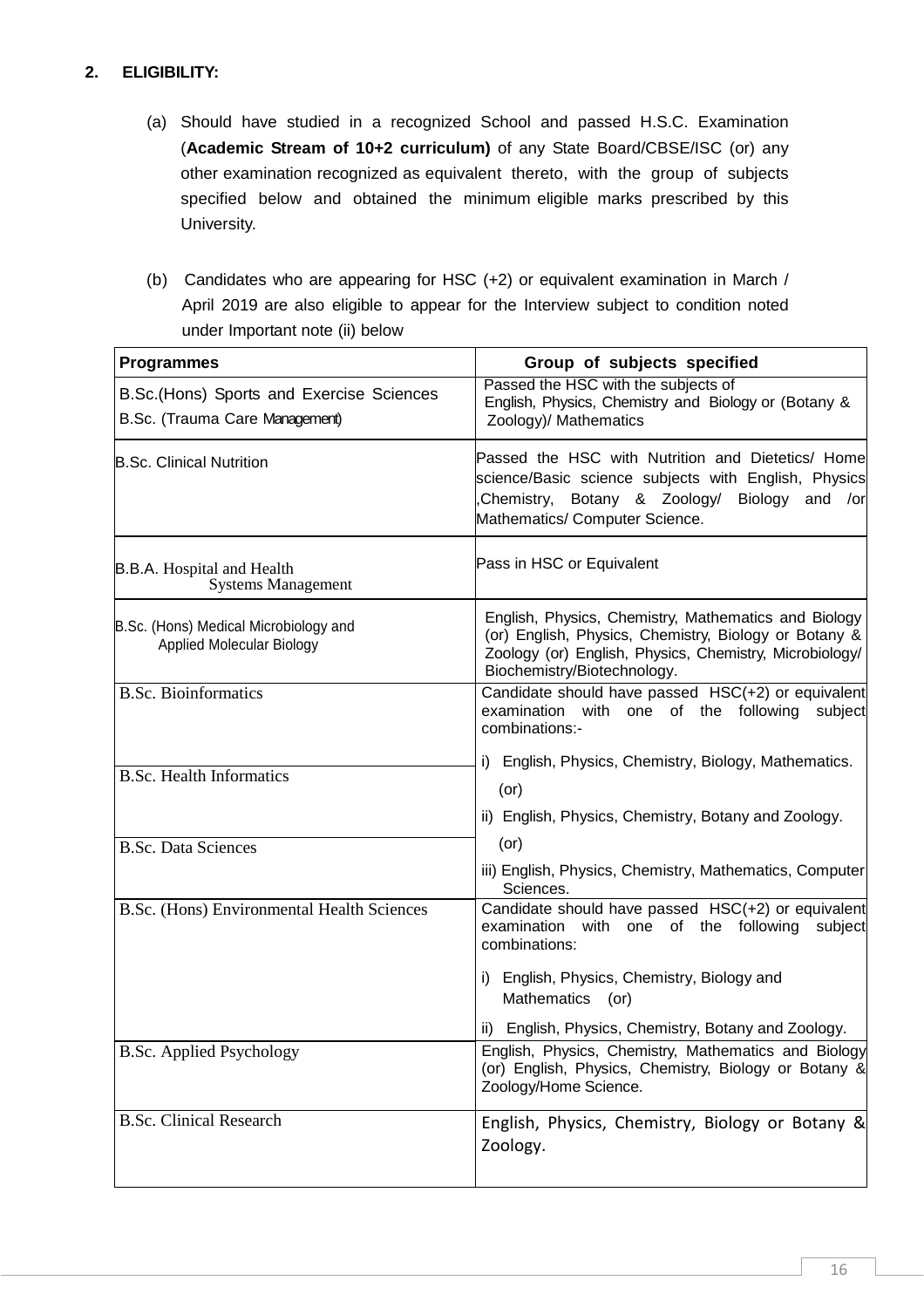### **Important Note:**

- (i) Candidates belonging to any State/Union Territory of India only are eligible.
- (ii) Candidates who are appearing for the H.S.C.(+2) or equivalent Examination in March/April, 2019 **should submit a photocopy of the H.S.C.(+2) mark statement, immediately on its receipt** to this Deemed to be University either in person or by speed post, courier service. At the top of the H.S.C. mark statement copy, the candidates should write their "Interview Call Letter Registration Number" assigned to them by this Deemed University.

### **3. ELIGIBILITY CERTIFICATE:**

Candidates who have passed qualifying examination other than H.S.C. (+2) (Academic Stream) Examination of Tamil Nadu, Board of Higher Secondary Education should obtain Eligibility Certificate from Sri Ramachandra Institute of Higher Education & research (Deemed to be University ), Porur, Chennai 600 116 and produce it at the time of admission.

### **4. AGE LIMIT :**

Candidates should have completed 17 years of age as on 31st December, 2019. Date of birth entered in the Mark Statement of HSC/CBSE/ISC or its equivalent Examinations or in the Birth Certificate or Passport shall be taken for computing the age of the candidates.

### **5. FILLING APPLICATION FORM AND ATTACHING SELF ATTESTED COPY OF CERTIFICATES:**

- (a) Application form should be filled in carefully and legibly by the candidate in his/her own handwriting.
- (b) In case of application downloaded from the website, candidate should enclose a demand draft for **Rs.1000/-**(Rupees One thousand only) drawn in favour of **"Sri Ramachandra Institute of Higher Education and research (Deemed to be University)"**payable at Chennai.
- (c) The application fee of **Rs.1000/-**(Rupees One thousand only) will not be refunded under any circumstances.
- (d) Candidates **should enclose only Self attested photocopy of the certificates**  relating to qualification, age and nationality such as HSC Mark sheet(s), Transfer Certificate, Aadhaar Card etc. **The original Mark Sheet(s) of the qualifying examination and other original documents should not be enclosed. They have to be produced only at the time of interview.**
- (e) Application will be rejected summarily if incomplete or sent without enclosing the relevant certificates and demand draft as mentioned in clause 5(b) above.
- (f) Candidates who have appeared for the HSC(+2) Examination in March/April, 2019, but results not declared, should enclose a photocopy of the HSC(+2)/equivalent exam Hall ticket with the application form.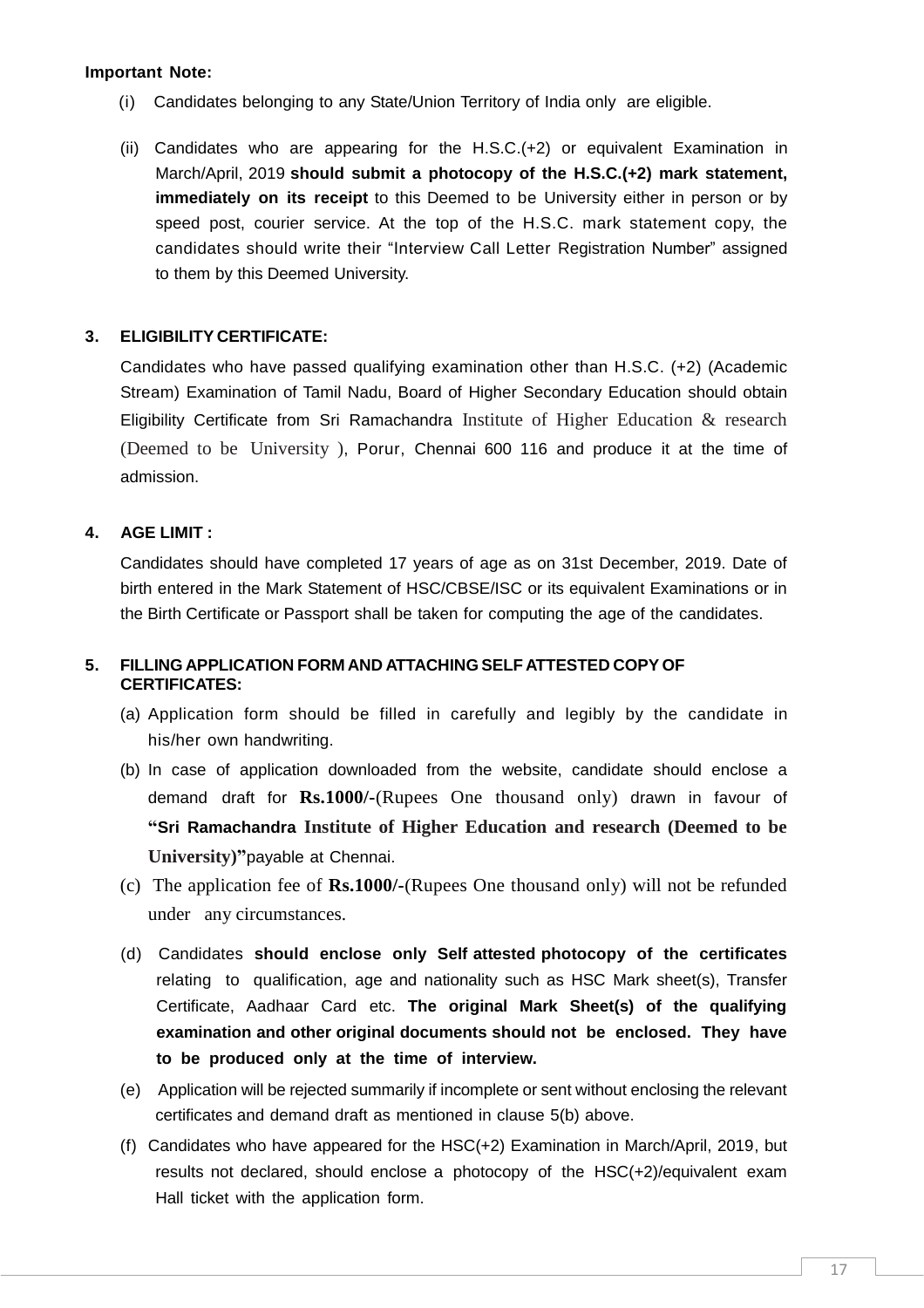### **6. PHOTOGRAPHS:**

3 (Three) identical and recently taken passport size colour photographs are required. Candidates should affix the photographs in the space provided (i.e., one on the front page of the Application Form and one each on the Interview Call Letter (Original & Duplicate). The candidates should sign on the photographs affixed on the Interview Call Letter.

### **7. INTERVIEW CALL LETTER:**

(a) Interview Call Letter will be sent only to the eligible candidates on or before **07-06-2019 (FRIDAY)**. If any candidate, though eligible to appear for the Interview, does not receive the Call Letter, he/she may collect a Duplicate call letter on **11-06-2019 (Tuesday)** in person from the Deemed to be University Office by producing his/her identity and proof for having applied for the Interview. Such candidates should bring one identical copy of the passport size photograph already pasted in the application form and proof of sending application form for Interview i.e., Postal / Courier receipt.

- (b) INTERVIEW CALL LETTER MUST BE PRODUCED AT THE TIME OF INTERVIEW WITHOUT FAIL. NO CANDIDATE SHALL BE ALLOWED TO ATTEND THE INTERVIEW WITHOUT THE CALL LETTER.
- (c) Mere acceptance of a person as a candidate for Interview shall not confer on him/her any right/eligibility for admission. The name of the candidate who does not satisfy the prescribed eligibility criteria shall not be considered for admission.
- (d) All candidates appearing for an interview shall be required to sign an attendance register to authenticate their presence.

### **8. INTERVIEW CENTRE:**

 The Interview will be conducted at **SRI RAMACHANDRA INSTITUTE OF HIGHER EDUCATION AND RESEARCH (Deemed to be University),** Porur, Chennai - 600 116. The candidates have to appear for the Interview at their own expenses.

### **9. DATE OF INTERVIEW:**

The interview will be conducted on **12-06-2019 (Wednesday) & 13-06-2019 (Thursday) from 10.00 a.m.** The candidates are advised to be at the Interview Centre an hour before the commencement of the Interview.

### **10. MODE OF SELECTION:**

( a ) Selection will be made on the basis of the marks secured by the candidates in the Interview. Intimation letter will be sent to the candidates provisionally selected for admission.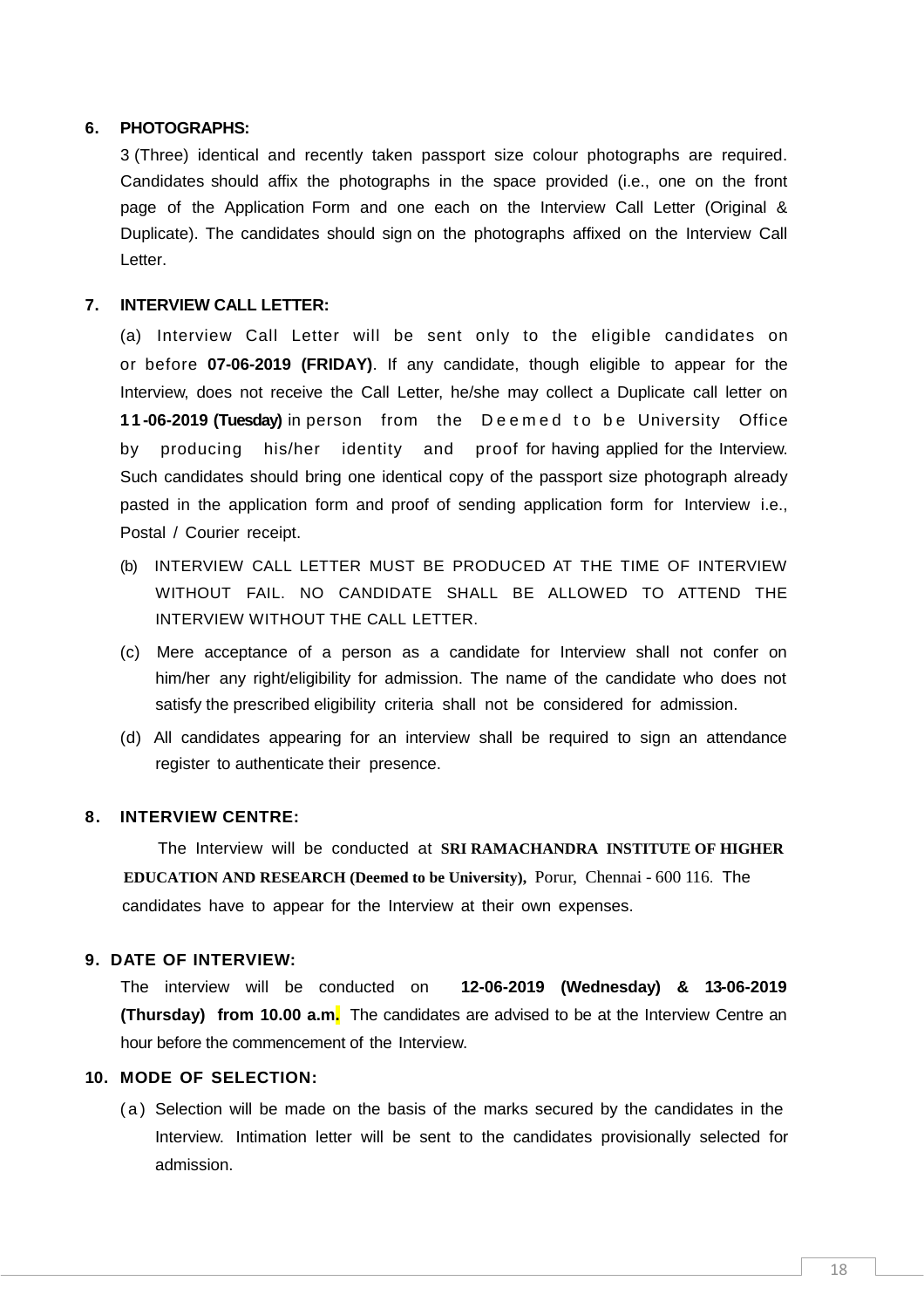- (b) Results will be published in the Notice Board and also in the Deemed to be University website **[www.sriramachandra.edu.in](http://www.sriramachandra.edu.in/)**
- (c) Selected candidates will be intimated individually through post.

### **11. IMPORTANT NOTE:**

- i. All admissions are subject to fulfillment of all the eligibility conditions by the candidate. If it is found at a later stage, that the candidate has given false information/forged certificates or concealed material information, his/her admission will be cancelled without any notice.
- ii. The Deemed to be University reserves the right to change the curriculum, course structure and the rules relating to admission, examinations, fee structure, refunds, etc.
- iii. All disputes arising in the interpretation and implementation of the provisions in this prospectus will be referred to the Vice-Chancellor of this Deemed to be University and Vice-Chancellor's decision shall be final and binding.
- iv. In respect of matters relating to or arising out of this prospectus the jurisdiction shall lie in Chennai alone.

### **12. DEPOSIT OF CERTIFICATES:**

Verification of original certificates will be made at the time of admission. Candidates provisionally selected for admission will have to deposit all required original certificates with the office. Therefore, candidates are advised to keep with them enough number of attested photocopies of their certificates.

### **13. CHANGE OF NAME/DATE OF BIRTH:**

 The name and date of birth of the candidate will be registered in the records of the University given in the HSC Mark Statement/Transfer Certificate. No request will be considered later in regard to change of date of birth or correction in the name of the candidate. The parents and candidate are requested to verify and confirm these entries in the HSC Mark Statement/Transfer Certificate at the time of receipt of the same.

### **14. PAYMENT OF TUITION AND OTHER FEES**

- 1. Every student shall pay tuition fee and other fee, as prescribed by the Deemed to be University, within the due date notified. The fees are subject to revision as per rules of the Deemed to be University.
- 2. All fees, once paid to the Deemed to be University account, will not be refunded or adjusted for any other purpose under any circumstance.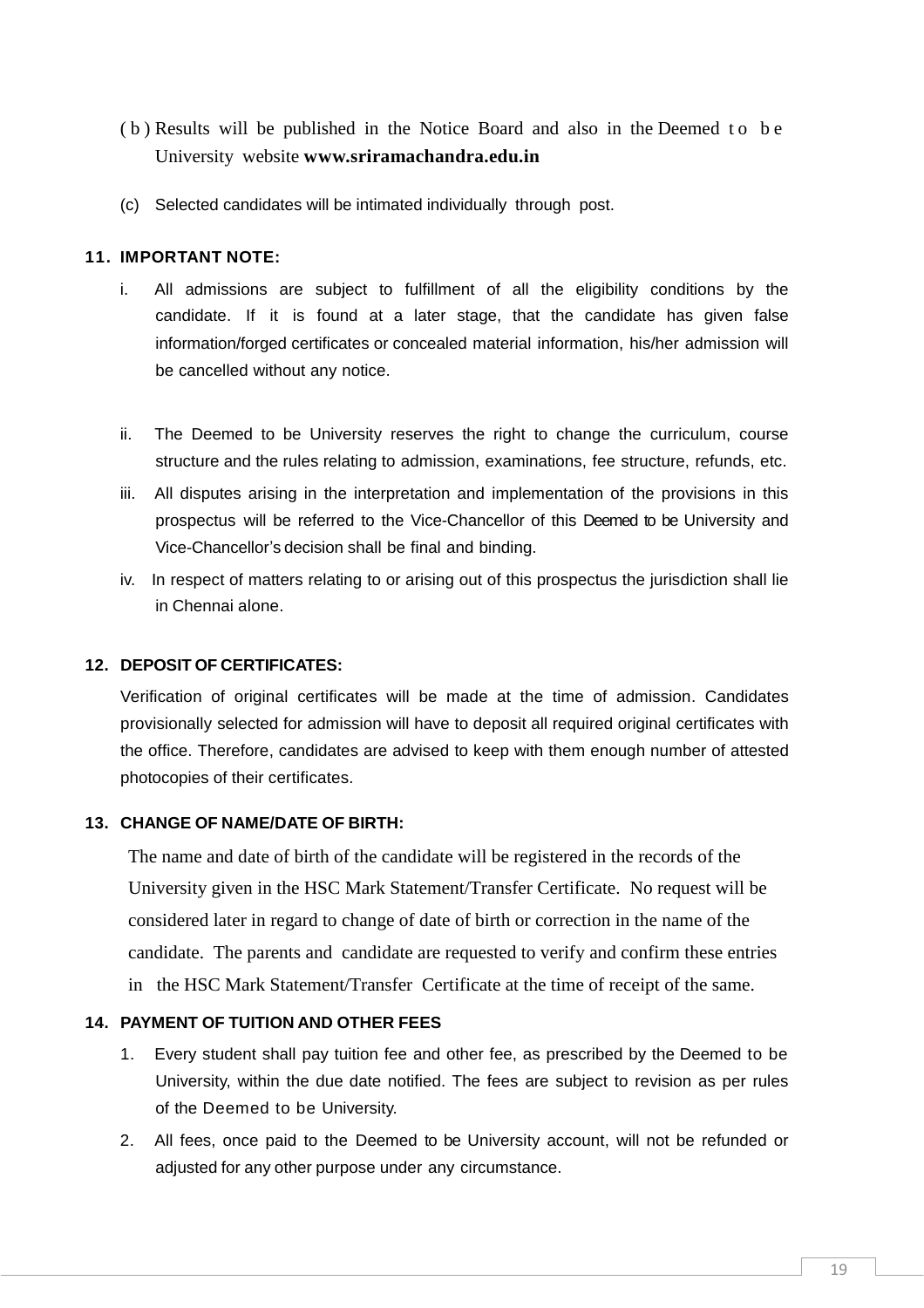### **15. RULES FOR DISCONTINUANCE FROM COURSE OF STUDY**

- 1. Where any student applies for discontinuance, or without any application discontinues on his/her own, from the course to which he/she has been admitted to, for any reason, either after the cut-off date prescribed by the statutory authorities for admission to the first year of the course concerned or where the seat is rendered vacant without having any chance of being filled up with any other candidate from waiting list etc., such students will have to remit the tuition fee and other applicable fees for the 'entire/remaining course period'. Unless and until payment of all the prescribed fees for the entire/remaining course period is made to the Deemed to be University account, such student shall not be entitled to any certificate including transfer certificate, mark sheets etc., to be issued by the Deemed to be University and to get back his/her original certificates deposited with the Deemed to be University at the time of admission.
- 2. All students and parent will be required to furnish a declaration agreeing to the above said conditions at the time of admission.

### **16. MEDICAL EXAMINATION:**

The candidates provisionally selected for admission will have to undergo a medical examination at Sri Ramachandra Institute of Higher Education and Research (Deemed to be University ),Porur, Chennai - 116 and only those who are found medically fit will be admitted to the course concerned.

### **17. CHECK LIST:**

- (a) Please ensure whether the following certificates **(self attested photocopies only)** have been enclosed along with the duly filled in :-
	- i. Photocopy of the H.S.C. (+2) equivalent examination Hall Ticket, if appeared for H.S.C. or equivalent Examination in March/April 2019;
	- ii. Mark statement(s) issued by (State Board/CBSE/ISC or any other equivalent authority) if already passed +2 Examination;
	- iii. Birth Certificate for proof of age (if date of birth is not given in the Mark Statement or Transfer Certificate);
	- iv. Transfer Certificate/Migration Certificate;
	- v. Conduct Certificate issued by the Head of the Institution last studied; and
	- vi. Photocopy of Aadhaar Card.
- (b) Also ensure that:-
	- i. The candidate's photograph has been pasted on the Front page of the Application Form and also on the Interview call letters (original and duplicate) and
	- ii. In case of application form downloaded from the website, Demand Draft for **Rs.1000/-** (Rupees One thousand only) to be enclosed.